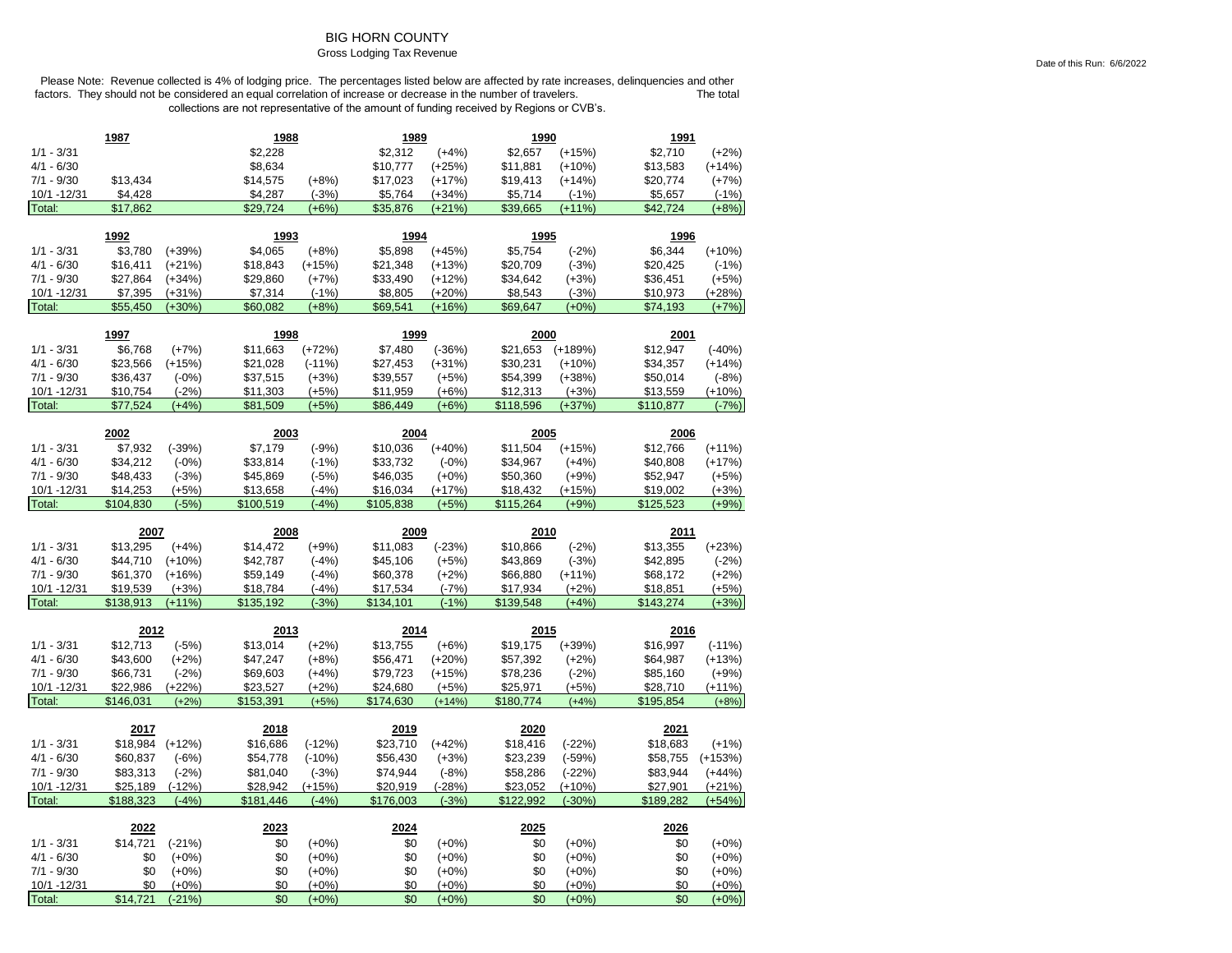# CARTER/GOLDEN VALLEY/TREASURE COUNTIES

Gross Lodging Tax Revenue

|                              | 1987               |                      | 1988               |                     | 1989               |                      | <b>1990</b>        |                      | 1991               |                      |
|------------------------------|--------------------|----------------------|--------------------|---------------------|--------------------|----------------------|--------------------|----------------------|--------------------|----------------------|
| $1/1 - 3/31$                 |                    |                      | \$262              |                     | \$152              | $(-42%)$             | \$148              | $(-3%)$              | \$122              | $(-18%)$             |
| $4/1 - 6/30$                 |                    |                      | \$529              |                     | \$267              | $(-50%)$             | \$343              | $(+29%)$             | \$387              | $(+13%)$             |
| $7/1 - 9/30$                 | \$661              |                      | \$548              | $(-17%)$            | \$503              | $(-8%)$              | \$580              | $(+15%)$             | \$685              | $(+18%)$             |
| 10/1 -12/31                  | \$704              |                      | \$576              | $(-18%)$            | \$546              | $(-5%)$              | \$660              | $(+21%)$             | \$680              | $(+3%)$              |
| Total:                       | \$1,366            |                      | \$1,915            | $(-18%)$            | \$1,468            | $(-23%)$             | \$1,732            | $(+18%)$             | \$1,874            | $(+8%)$              |
|                              | 1992               |                      | 1993               |                     | 1994               |                      | 1995               |                      | 1996               |                      |
| $1/1 - 3/31$                 | \$202              | $(+65%)$             | \$164              | $(-19%)$            | \$157              | $(-5%)$              | \$112              | $(-29%)$             | \$147              | $(+32%)$             |
| $4/1 - 6/30$                 | \$388              | $(+0%)$              | \$358              | $(-8%)$             | \$478              | $(+33%)$             | \$397              | $(-17%)$             | \$355              | $(-11%)$             |
| $7/1 - 9/30$                 | \$704              | $(+3%)$              | \$526              | $(-25%)$            | \$634              | $(+21%)$             | \$589              | $(-7%)$              | \$507              | $(-14%)$             |
| 10/1 -12/31                  | \$733              | $(+8%)$              | \$760              | $(+4%)$             | \$703              | $(-8%)$              | \$575              | $(-18%)$             | \$668              | $(+16%)$             |
| Total:                       | \$2,027            | $(+8%)$              | \$1,809            | $(-11%)$            | \$1,972            | $(+9%)$              | \$1,672            | $(-15%)$             | \$1,678            | $(+0%)$              |
|                              |                    |                      |                    |                     |                    |                      |                    |                      |                    |                      |
|                              | 1997               |                      | 1998               |                     | 1999               |                      | 2000               |                      | 2001               |                      |
| $1/1 - 3/31$                 | \$84               | $(-43%)$             | \$155              | $(+85%)$            | \$153              | $(-1%)$              | \$151              | $(-1%)$              | \$282              | $(+87%)$             |
| $4/1 - 6/30$                 | \$305              | $(-14%)$             | \$332              | $(+9%)$             | \$428              | $(+29%)$             | \$769              | $(+80%)$             | \$840              | $(+9%)$              |
| $7/1 - 9/30$                 | \$547              | $(+8%)$              | \$647              | $(+18%)$            | \$718              | $(+11%)$             | \$613              | $(-15%)$             | \$1,027            | $(+67%)$             |
| 10/1 -12/31                  | \$688              | $(+3%)$              | \$1,015            | $(+48%)$            | \$912              | $(-10%)$             | \$977              | $(+7%)$              | \$1,426            | $(+46%)$             |
| Total:                       | \$1,624            | $(-3%)$              | \$2,149            | $(+32%)$            | \$2,211            | $(+3%)$              | \$2,510            | $(+14%)$             | \$3,574            | $(+42%)$             |
|                              | 2002               |                      | 2003               |                     | 2004               |                      | 2005               |                      | 2006               |                      |
| $1/1 - 3/31$                 | \$261              | $(-7%)$              | \$370              | $(+42%)$            | \$218              | $(-41%)$             | \$168              | $(-23%)$             | \$235              | $(+39%)$             |
| $4/1 - 6/30$                 | \$1,022            | $(+22%)$             | \$1,187            | $(+16%)$            | \$1,013            | $(-15%)$             | \$821              | $(-19%)$             | \$904              | $(+10%)$             |
| $7/1 - 9/30$                 | \$1,070            | $(+4%)$              | \$1,439            | $(+35%)$            | \$1,534            | $(+7%)$              | \$818              | $(-47%)$             | \$1,031            | $(+26%)$             |
| 10/1 - 12/31                 | \$1,777            | $(+25%)$             | \$1,706            | $(-4%)$             | \$1,598            | $(-6%)$              | \$1,386            | $(-13%)$             | \$1,609            | $(+16%)$             |
| Total:                       | \$4,131            | $(+16%)$             | \$4,703            | $(+14%)$            | \$4,362            | $(-7%)$              | \$3,193            | $(-27%)$             | \$3,779            | $(+18%)$             |
|                              |                    |                      |                    |                     |                    |                      |                    |                      |                    |                      |
|                              |                    |                      |                    |                     |                    |                      |                    |                      |                    |                      |
|                              | 2007               |                      | 2008               |                     | 2009               |                      | 2010               |                      | 2011               |                      |
| $1/1 - 3/31$                 | \$178              | $(-24%)$             | \$162              | $(-9%)$             | \$188              | $(+16%)$             | \$226              | $(+20%)$             | \$427              | $(+89%)$             |
| $4/1 - 6/30$                 | \$741              | $(-18%)$             | \$799              | $(+8%)$             | \$722              | $(-10%)$             | \$1,052            | $(+46%)$             | \$1,205            | $(+15%)$             |
| $7/1 - 9/30$                 | \$960              | $(-7%)$              | \$1,190            | $(+24%)$            | \$1,573            | $(+32%)$             | \$1,866            | $(+19%)$             | \$1,529            | $(-18%)$             |
| 10/1 -12/31                  | \$1,802            | $(+12%)$             | \$2,558            | $(+42%)$            | \$2,313            | $(-10%)$             | \$2,428            | $(+5%)$              | \$2,389            | $(-2%)$              |
| Total:                       | \$3,682            | $(-3%)$              | \$4,708            | $(+28%)$            | \$4,796            | $(+2%)$              | \$5,572            | $(+16%)$             | \$5,550            | $(-0%)$              |
|                              | 2012               |                      | 2013               |                     | 2014               |                      | 2015               |                      | 2016               |                      |
| $1/1 - 3/31$                 | \$343              | $(-20%)$             | \$413              | $(+20%)$            | \$568              | $(+37%)$             | \$515              | $(-9%)$              | \$1,451            | $(+182%)$            |
| $4/1 - 6/30$                 | \$1,073            | $(-11%)$             | \$1,053            | $(-2%)$             | \$1,223            | $(+16%)$             | \$1,123            | $(-8%)$              | \$1,859            | $(+66%)$             |
| $7/1 - 9/30$                 | \$1,278            | $(-16%)$             | \$2,067            | $(+62%)$            | \$2,194            | $(+6%)$              | \$1,982            | $(-10%)$             | \$2,190            | $(+10%)$             |
| 10/1 -12/31                  | \$1,979            | $(-17%)$             | \$2,619            | $(+32%)$            | \$2,752            | $(+5%)$              | \$2,994            | $(+9%)$              | \$3,817            | $(+28%)$             |
| Total:                       | \$4,674            | $(-16%)$             | \$6,152            | $(+32%)$            | \$6,738            | $(+10%)$             | \$6,614            | $(-2%)$              | \$9,317            | $(+41%)$             |
|                              |                    |                      |                    |                     | 2019               |                      | 2020               |                      |                    |                      |
|                              | 2017               |                      | 2018               |                     |                    |                      |                    |                      | 2021               |                      |
| $1/1 - 3/31$<br>$4/1 - 6/30$ | \$390              | $(-73%)$             | \$260              | $(-33%)$            | \$646              | $(+149%)$            | \$799              | $(+24%)$             | \$974              | $(+22%)$             |
| $7/1 - 9/30$                 | \$1,474            | $(-21%)$             | \$1,295            | $(-12%)$            | \$1,442            | $(+11%)$<br>$(-16%)$ | \$1,531<br>\$2,431 | $(+6%)$              | \$2,674            | $(+75%)$             |
| 10/1 -12/31                  | \$1,638<br>\$3,238 | $(-25%)$<br>$(-15%)$ | \$2,081<br>\$3,074 | $(+27%)$<br>$(-5%)$ | \$1,757<br>\$2,825 | $(-8%)$              | \$3,621            | $(+38%)$<br>$(+28%)$ | \$3,299<br>\$4,658 | $(+36%)$<br>$(+29%)$ |
| Total:                       | \$6,740            | $(-28%)$             | \$6,710            | $(-0%)$             | \$6,671            | $(-1%)$              | \$8,383            | $(+26%)$             | \$11,604           | $(+38%)$             |
|                              |                    |                      |                    |                     |                    |                      |                    |                      |                    |                      |
|                              | 2022               |                      | 2023               |                     | 2024               |                      | 2025               |                      | 2026               |                      |
| $1/1 - 3/31$                 | \$736              | $(-24%)$             | \$0                | $(+0%)$             | \$0                | $(+0%)$              | \$0                | $(+0%)$              | \$0                | $(+0%)$              |
| $4/1 - 6/30$                 | \$0                | $(+0%)$              | \$0                | $(+0%)$             | \$0                | $(+0%)$              | \$0                | $(+0%)$              | \$0                | $(+0%)$              |
| $7/1 - 9/30$<br>10/1 -12/31  | \$0<br>\$0         | $(+0%)$<br>$(+0%)$   | \$0<br>\$0         | $(+0%)$<br>$(+0%)$  | \$0<br>\$0         | $(+0%)$<br>$(+0%)$   | \$0<br>\$0         | $(+0%)$<br>$(+0%)$   | \$0<br>\$0         | $(+0%)$<br>$(+0%)$   |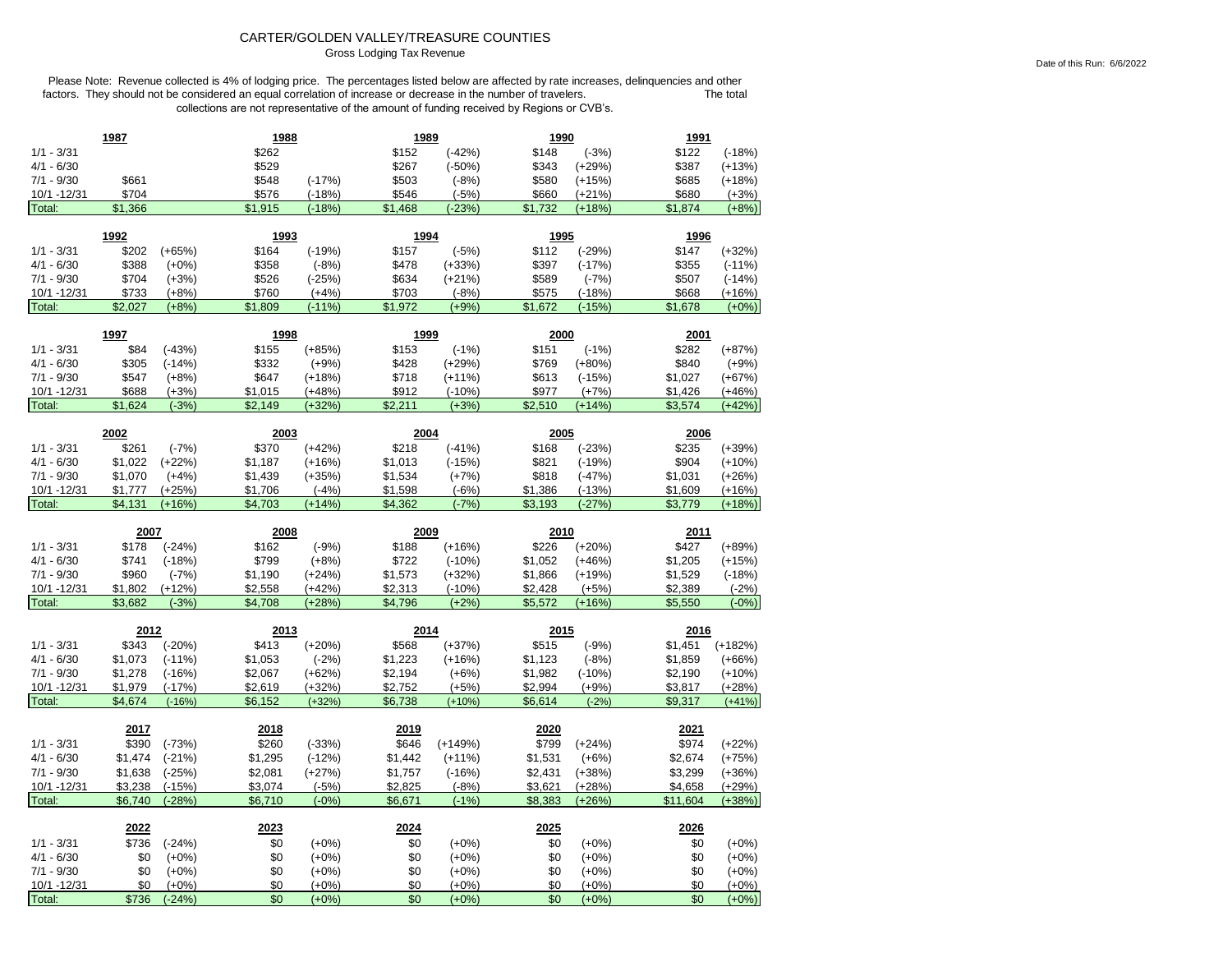# CUSTER COUNTY

#### Gross Lodging Tax Revenue

|                        | 1987            |                     | 1988       |                    | 1989       |                    | 1990       |                    | 1991       |                    |
|------------------------|-----------------|---------------------|------------|--------------------|------------|--------------------|------------|--------------------|------------|--------------------|
| $1/1 - 3/31$           |                 |                     | \$11,553   |                    | \$12,356   | $(+7%)$            | \$15,826   | $(+28%)$           | \$14,604   | $(-8%)$            |
| $4/1 - 6/30$           |                 |                     | \$23,518   |                    | \$25,185   | $(+7%)$            | \$26,436   | $(+5%)$            | \$28,251   | $(+7%)$            |
| $7/1 - 9/30$           | \$29,059        |                     | \$30,033   | $(+3%)$            | \$32,125   | $(+7%)$            | \$33,429   | $(+4%)$            | \$37,958   | $(+14%)$           |
| 10/1 - 12/31           | \$15,268        |                     | \$16,729   | $(+10%)$           | \$17,809   | $(+6%)$            | \$17,565   | $(-1%)$            | \$19,510   | $(+11%)$           |
| Total:                 | \$44,327        |                     | \$81,833   | $(+5%)$            | \$87,475   | $(+7%)$            | \$93,256   | $(+7%)$            | \$100,323  | $(+8%)$            |
|                        |                 |                     |            |                    |            |                    |            |                    |            |                    |
|                        | 1992            |                     | 1993       |                    | 1994       |                    | 1995       |                    | 1996       |                    |
| $1/1 - 3/31$           | \$16,887        | $(+16%)$            | \$16,186   | $(-4%)$            | \$17,080   | $(+6%)$            | \$17,874   | $(+5%)$            | \$17,194   | $(-4%)$            |
| $4/1 - 6/30$           | \$28,843        | $(+2%)$             | \$29,227   | $(+1%)$            | \$35,440   | $(+21%)$           | \$33,198   | $(-6%)$            | \$36,392   | $(+10%)$           |
| $7/1 - 9/30$           | \$37,867        | $(-0%)$             | \$40,945   | $(+8%)$            | \$42,086   | $(+3%)$            | \$44,216   | $(+5%)$            | \$48,152   | $(+9%)$            |
| 10/1 - 12/31           | \$20,211        | $(+4%)$             | \$19,451   | $(-4%)$            | \$22,809   | $(+17%)$           | \$24,051   | $(+5%)$            | \$22,600   | $(-6%)$            |
| Total:                 | \$103,808       | $(+3%)$             | \$105,809  | $(+2%)$            | \$117,415  | $(+11%)$           | \$119,339  | $(+2%)$            | \$124,338  | $(+4%)$            |
|                        | 1997            |                     | 1998       |                    | 1999       |                    | 2000       |                    | 2001       |                    |
| $1/1 - 3/31$           | \$18,012        | $(+5%)$             | \$19,970   | $(+11%)$           | \$24,975   | $(+25%)$           | \$19,343   | $(-23%)$           | \$17,968   | $(-7%)$            |
| $4/1 - 6/30$           | \$36,281        | $(-0%)$             | \$41,756   | $(+15%)$           | \$41,253   | $(-1%)$            | \$34,442   | $(-17%)$           | \$39,221   | $(+14%)$           |
| $7/1 - 9/30$           | \$50,308        | $(+4%)$             | \$55,121   | $(+10%)$           | \$42,073   | $(-24%)$           | \$47,645   | $(+13%)$           | \$53,052   | $(+11%)$           |
| 10/1 - 12/31           | \$27,742        | $(+23%)$            | \$30,020   | $(+8%)$            | \$22,128   | $(-26%)$           | \$25,959   | $(+17%)$           | \$28,742   | $(+11%)$           |
| Total:                 | \$132,343       | $(+6%)$             | \$146,867  | $(+11%)$           | \$130,429  | $(-11%)$           | \$127,389  | $(-2%)$            | \$138,983  | $(+9%)$            |
|                        |                 |                     |            |                    |            |                    |            |                    |            |                    |
|                        | 2002            |                     | 2003       |                    | 2004       |                    | 2005       |                    | 2006       |                    |
| $1/1 - 3/31$           | \$23,426        | $(+30%)$            | \$29,896   | $(+28%)$           | \$29,944   | $(+0%)$            | \$30,148   | $(+1%)$            | \$34,908   | $(+16%)$           |
| $4/1 - 6/30$           | \$37,279        | $(-5%)$             | \$48,238   | $(+29%)$           | \$48,575   | $(+1%)$            | \$52,514   | $(+8%)$            | \$55,222   | $(+5%)$            |
| $7/1 - 9/30$           | \$41,881        | $(-21%)$            | \$67,178   | $(+60%)$           | \$64,261   | $(-4%)$            | \$66,202   | $(+3%)$            | \$77,687   | $(+17%)$           |
| 10/1 - 12/31           | \$21,948        | $(-24%)$            | \$39,396   | $(+79%)$           | \$35,848   | $(-9%)$            | \$37,623   | $(+5%)$            | \$42,403   | $(+13%)$           |
| Total:                 | \$124,535       | $(-10%)$            | \$184,708  | $(+48%)$           | \$178,628  | $(-3%)$            | \$186,487  | $(+4%)$            | \$210,221  | $(+13%)$           |
|                        |                 |                     |            |                    |            |                    |            |                    |            |                    |
|                        |                 |                     |            |                    |            |                    |            |                    |            |                    |
|                        | 2007            |                     | 2008       |                    | 2009       |                    | 2010       |                    | 2011       |                    |
| $1/1 - 3/31$           | \$31,168        | $(-11%)$            | \$37,601   | $(+21%)$           | \$38,619   | $(+3%)$            | \$41,403   | $(+7%)$            | \$50,484   | $(+22%)$           |
| $4/1 - 6/30$           | \$62,226        | $(+13%)$            | \$66,444   | $(+7%)$            | \$71,113   | $(+7%)$            | \$73,063   | $(+3%)$            | \$91,651   | $(+25%)$           |
| $7/1 - 9/30$           | \$80,611        | $(+4%)$             | \$85,121   | $(+6%)$            | \$83,351   | $(-2%)$            | \$104,461  | $(+25%)$           | \$121,652  | $(+16%)$           |
| 10/1 - 12/31           | \$46,801        | $(+10%)$            | \$50,329   | $(+8%)$            | \$46,875   | $(-7%)$            | \$67,167   | $(+43%)$           | \$85,189   | $(+27%)$           |
| Total:                 | \$220.805       | $(+5%)$             | \$239.495  | $(+8%)$            | \$239.958  | $(+0%)$            | \$286.094  | $(+19%)$           | \$348,975  | $(+22%)$           |
|                        | 2012            |                     | 2013       |                    | 2014       |                    | 2015       |                    | 2016       |                    |
| $1/1 - 3/31$           | \$71,517        | $(+42%)$            | \$70,623   | $(-1%)$            | \$65,652   | $(-7%)$            | \$64,431   | $(-2%)$            | \$52,131   | $(-19%)$           |
| $4/1 - 6/30$           | \$103,158       | $(+13%)$            | \$103,107  | $(-0%)$            | \$112,017  | $(+9%)$            | \$106,920  | $(-5%)$            | \$102,396  | $(-4%)$            |
| $7/1 - 9/30$           | \$130,080       | $(+7%)$             | \$123,010  | $(-5%)$            | \$145,003  | $(+18%)$           | \$120,750  | $(-17%)$           | \$129,690  | $(+7%)$            |
| 10/1 - 12/31           | \$73,092        | $(-14%)$            | \$73,310   | $(+0%)$            | \$88.049   | $(+20%)$           | \$60,908   | $(-31%)$           | \$63,586   | $(+4%)$            |
| Total:                 | \$377,846       | $(+8%)$             | \$370,050  | $(-2%)$            | \$410,722  | $(+11%)$           | \$353,009  | $(-14%)$           | \$347,803  | $(-1%)$            |
|                        |                 |                     |            |                    |            |                    |            |                    |            |                    |
|                        | 2017            |                     | 2018       |                    | 2019       |                    | 2020       |                    | 2021       |                    |
| $1/1 - 3/31$           | \$56,413        | $(+8%)$             | \$48,698   | $(-14%)$           | \$47,326   | $(-3%)$            | \$45,727   | $(-3%)$            | \$50,817   | $(+11%)$           |
| $4/1 - 6/30$           | \$98,868        | $(-3%)$             | \$89,595   | $(-9%)$            | \$93,899   | $(+5%)$            | \$43,494   | $(-54%)$           | \$101,744  | $(+134%)$          |
| $7/1 - 9/30$           | \$114,035       | $(-12%)$            | \$112,735  | $(-1%)$            | \$105,311  | $(-7%)$            | \$96,450   | $(-8%)$            | \$155,144  | $(+61%)$           |
| 10/1 -12/31            | \$54,889        | $(-14%)$            | \$65,766   | $(+20%)$           | \$69,486   | $(+6%)$            | \$61,877   | $(-11%)$           | \$96,956   | $(+57%)$           |
| Total:                 | \$324,205       | $(-7%)$             | \$316,794  | $(-2%)$            | \$316,021  | $(-0%)$            | \$247,548  | $(-22%)$           | \$404,661  | $(+63%)$           |
|                        | 2022            |                     | 2023       |                    | 2024       |                    | 2025       |                    | 2026       |                    |
| $1/1 - 3/31$           | \$68,982        | $(+36%)$            | \$0        | $(+0%)$            | \$0        | $(+0%)$            | \$0        | $(+0%)$            | \$0        | $(+0%)$            |
| $4/1 - 6/30$           | \$0             | $(+0%)$             | \$0        | $(+0%)$            | \$0        | $(+0%)$            | \$0        | $(+0\%)$           | \$0        | $(+0%)$            |
| $7/1 - 9/30$           | \$0             | $(+0%)$             | \$0        | $(+0%)$            | \$0        | $(+0%)$            | \$0        | $(+0%)$            | \$0        | $(+0%)$            |
| 10/1 - 12/31<br>Total: | \$0<br>\$68,982 | $(+0%)$<br>$(+36%)$ | \$0<br>\$0 | $(+0%)$<br>$(+0%)$ | \$0<br>\$0 | $(+0%)$<br>$(+0%)$ | \$0<br>\$0 | $(+0%)$<br>$(+0%)$ | \$0<br>\$0 | $(+0%)$<br>$(+0%)$ |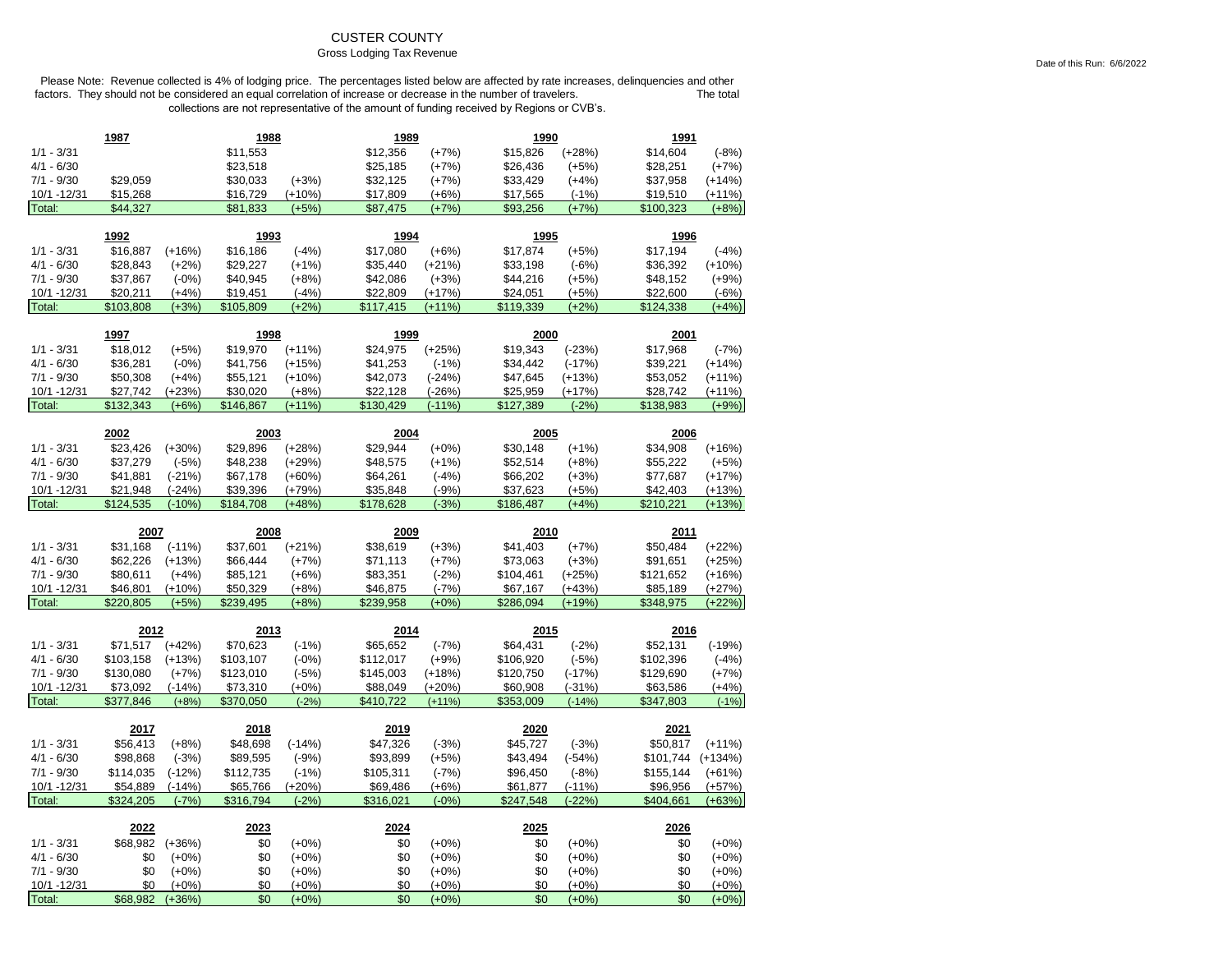# DAWSON COUNTY

#### Gross Lodging Tax Revenue

|                              | 1987                  |                     | 1988                  |                     | 1989                  |                    | 1990                  |                     | <u>1991</u>           |                      |
|------------------------------|-----------------------|---------------------|-----------------------|---------------------|-----------------------|--------------------|-----------------------|---------------------|-----------------------|----------------------|
| $1/1 - 3/31$                 |                       |                     | \$8,045               |                     | \$9,512               | $(+18%)$           | \$9,279               | $(-2%)$             | \$8,866               | $(-4%)$              |
| $4/1 - 6/30$                 |                       |                     | \$13,663              |                     | \$15,925              | $(+17%)$           | \$16,976              | $(+7%)$             | \$18,429              | $(+9%)$              |
| $7/1 - 9/30$                 | \$18,651              |                     | \$21,176              | $(+14%)$            | \$23,247              | $(+10%)$           | \$24,092              | $(+4%)$             | \$26,690              | $(+11%)$             |
| 10/1 -12/31                  | \$9,140               |                     | \$10,422              | (+14%)              | \$10,965              | $(+5%)$            | \$12,577              | $(+15%)$            | \$11,624              | $(-8%)$              |
| Total:                       | \$27,791              |                     | \$53,306              | $(+14%)$            | \$59,649              | $(+12%)$           | \$62,924              | $(+5%)$             | \$65,609              | $(+4%)$              |
|                              | 1992                  |                     | 1993                  |                     | 1994                  |                    | 1995                  |                     | 1996                  |                      |
| $1/1 - 3/31$                 | \$9,685               | $(+9%)$             | \$9,043               | $(-7%)$             | \$10,001              | $(+11%)$           | \$9,717               | $(-3%)$             | \$11,697              | $(+20%)$             |
| $4/1 - 6/30$                 | \$17,979              | $(-2%)$             | \$18,000              | $(+0%)$             | \$19,810              | $(+10%)$           | \$20,691              | $(+4%)$             | \$22,560              | $(+9%)$              |
| $7/1 - 9/30$                 | \$25,767              | $(-3%)$             | \$28,147              | $(+9%)$             | \$28,413              | $(+1%)$            | \$31,671              | $(+11%)$            | \$30,173              | $(-5%)$              |
| 10/1 - 12/31                 | \$11,178              | $(-4%)$             | \$11,509              | $(+3%)$             | \$13,242              | $(+15%)$           | \$13,422              | $(+1%)$             | \$14,246              | $(+6%)$              |
| Total:                       | \$64,609              | $(-2%)$             | \$66,700              | $(+3%)$             | \$71,466              | $(+7%)$            | \$75,501              | $(+6%)$             | \$78,676              | $(+4%)$              |
|                              |                       |                     |                       |                     |                       |                    |                       |                     |                       |                      |
|                              | 1997                  |                     | 1998                  |                     | <u>1999</u>           |                    | 2000                  |                     | 2001                  |                      |
| $1/1 - 3/31$                 | \$10,479              | $(-10%)$            | \$12,485              | $(+19%)$            | \$12,433              | $(-0%)$            | \$11,853              | $(-5%)$             | \$12,159              | $(+3%)$              |
| $4/1 - 6/30$                 | \$21,307              | $(-6%)$             | \$20,963              | $(-2%)$             | \$23,505              | $(+12%)$           | \$23,686              | $(+1%)$             | \$22,560              | $(-5%)$              |
| $7/1 - 9/30$                 | \$28,167              | $(-7%)$             | \$29,401              | $(+4%)$             | \$36,234              | $(+23%)$           | \$29,886              | $(-18%)$            | \$33,343              | $(+12%)$             |
| 10/1 - 12/31                 | \$13,877              | $(-3%)$             | \$14,822              | $(+7%)$             | \$14,673              | $(-1%)$            | \$18,098              | $(+23%)$            | \$15,393              | $(-15%)$             |
| Total:                       | \$73,830              | $(-6%)$             | \$77,671              | $(+5%)$             | \$86,845              | $(+12%)$           | \$83,523              | $(-4%)$             | \$83,455              | $(-0%)$              |
|                              | 2002                  |                     | 2003                  |                     | 2004                  |                    | 2005                  |                     | 2006                  |                      |
| $1/1 - 3/31$                 | \$13,752              | $(+13%)$            | \$12,952              | $(-6%)$             | \$13,628              | $(+5%)$            | \$15,735              | $(+15%)$            | \$15,613              | $(-1%)$              |
| $4/1 - 6/30$                 | \$25,177              | $(+12%)$            | \$26,314              | $(+5%)$             | \$25,868              | $(-2%)$            | \$27,992              | $(+8%)$             | \$30,331              | $(+8%)$              |
| $7/1 - 9/30$                 | \$36,556              | $(+10%)$            | \$35,931              | $(-2%)$             | \$36,774              | $(+2%)$            | \$38,365              | $(+4%)$             | \$40,221              | $(+5%)$              |
| 10/1 - 12/31                 | \$17,392              | $(+13%)$            | \$17,918              | $(+3%)$             | \$18,308              | $(+2%)$            | \$20,114              | $(+10%)$            | \$20,916              | $(+4%)$              |
| Total:                       | \$92,877              | $(+11%)$            | \$93,115              | $(+0%)$             | \$94,579              | $(+2%)$            | \$102,206             | $(+8%)$             | \$107,081             | $(+5%)$              |
|                              |                       |                     |                       |                     |                       |                    |                       |                     |                       |                      |
|                              |                       |                     |                       |                     |                       |                    |                       |                     |                       |                      |
|                              | 2007                  |                     | 2008                  |                     | 2009                  |                    | 2010                  |                     | 2011                  |                      |
| $1/1 - 3/31$                 | \$15,767              | $(+1%)$             | \$18,162              | $(+15%)$            | \$15,396              | $(-15%)$           | \$17,478              | $(+14%)$            | \$36,014              | $(+106%)$            |
| 4/1 - 6/30                   | \$32,491              | $(+7%)$             | \$35,726              | $(+10%)$            | \$28,379              | $(-21%)$           | \$34,938              | $(+23%)$            | \$48,381              | $(+38%)$             |
| $7/1 - 9/30$                 | \$43,416              | $(+8%)$             | \$38,124              | $(-12%)$            | \$37,775              | $(-1%)$            | \$51,618              | $(+37%)$            | \$60,111              | $(+16%)$             |
| 10/1 - 12/31                 | \$24,349              | $(+16%)$            | \$21,865              | $(-10%)$            | \$23,986              | $(+10%)$           | \$32,301              | $(+35%)$            | \$49,537              | $(+53%)$             |
| Total:                       | \$116,023             | $(+8%)$             | \$113,876             | $(-2%)$             | \$105,536             | $(-7%)$            | \$136,335             | $(+29%)$            | \$194,042             | $(+42%)$             |
|                              | 2012                  |                     | 2013                  |                     | 2014                  |                    | 2015                  |                     | 2016                  |                      |
| $1/1 - 3/31$                 | \$46,971              | $(+30%)$            | \$46,395              | $(-1%)$             | \$51,624              | $(+11%)$           | \$61,939              | $(+20%)$            | \$33,320              | $(-46%)$             |
| $4/1 - 6/30$                 | \$57,375              | $(+19%)$            | \$69,856              | $(+22%)$            | \$88,541              | $(+27%)$           | \$56,570              | $(-36%)$            | \$58,134              | $(+3%)$              |
| $7/1 - 9/30$                 | \$71,321              | $(+19%)$            | \$84,070              | $(+18%)$            | \$121,914             | $(+45%)$           | \$92,184              | $(-24%)$            | \$92,455              | $(+0%)$              |
| 10/1 - 12/31                 | \$55,436              | $(+12%)$            | \$65,674              | (+18%)              | \$83,868              | $(+28%)$           | \$51,316              | $(-39%)$            | \$41,446              | $(-19%)$             |
| Total:                       | \$231,103             | $(+19%)$            | \$265,996             | $(+15%)$            | \$345,947             | $(+30%)$           | \$262,009             | $(-24%)$            | \$225,354             | $(-14%)$             |
|                              |                       |                     |                       |                     |                       |                    |                       |                     |                       |                      |
|                              | 2017                  |                     | 2018                  |                     | 2019                  |                    | 2020                  |                     | 2021                  |                      |
| $1/1 - 3/31$                 | \$31,303              | $(-6%)$             | \$27,211              | $(-13%)$            | \$27,850              | $(+2%)$            | \$31,268              | $(+12%)$            | \$28,077              | $(-10%)$             |
| $4/1 - 6/30$                 | \$62,744              | $(+8%)$             | \$56,263              | $(-10%)$            | \$60,306              | $(+7%)$            | \$30,300              | $(-50%)$            | \$67,802              | $(+124%)$            |
| $7/1 - 9/30$                 | \$84,349              | $(-9%)$             | \$72,652              | $(-14%)$            | \$82,336              | $(+13%)$           | \$52,671              | $(-36%)$            | \$91,461              | $(+74%)$             |
| 10/1 - 12/31<br>Total:       | \$36,326<br>\$214,722 | $(-12%)$<br>$(-5%)$ | \$43,888<br>\$200,014 | $(+21%)$<br>$(-7%)$ | \$46,235<br>\$216,727 | $(+5%)$<br>$(+8%)$ | \$38,246<br>\$152,484 | $(-17%)$<br>$(-30%$ | \$49,730<br>\$237,069 | $(+30%)$<br>$(+55%)$ |
|                              |                       |                     |                       |                     |                       |                    |                       |                     |                       |                      |
|                              | 2022                  |                     | 2023                  |                     | 2024                  |                    | 2025                  |                     | 2026                  |                      |
| $1/1 - 3/31$                 | \$31,941              | $(+14%)$            | \$0                   | $(+0\%)$            | \$0                   | $(+0\%)$           | \$0                   | $(+0\%)$            | \$0                   | $(+0\%)$             |
| $4/1 - 6/30$                 | \$0                   | $(+0%)$             | \$0                   | $(+0%)$             | \$0                   | $(+0%)$            | \$0                   | $(+0%)$             | \$0                   | $(+0%)$              |
| $7/1 - 9/30$<br>10/1 - 12/31 | \$0<br>\$0            | $(+0\%)$<br>$(+0%)$ | \$0<br>\$0            | $(+0%)$<br>$(+0%)$  | \$0<br>\$0            | $(+0%)$<br>$(+0%)$ | \$0<br>\$0            | $(+0%)$<br>$(+0%)$  | \$0<br>\$0            | $(+0%)$<br>$(+0\%)$  |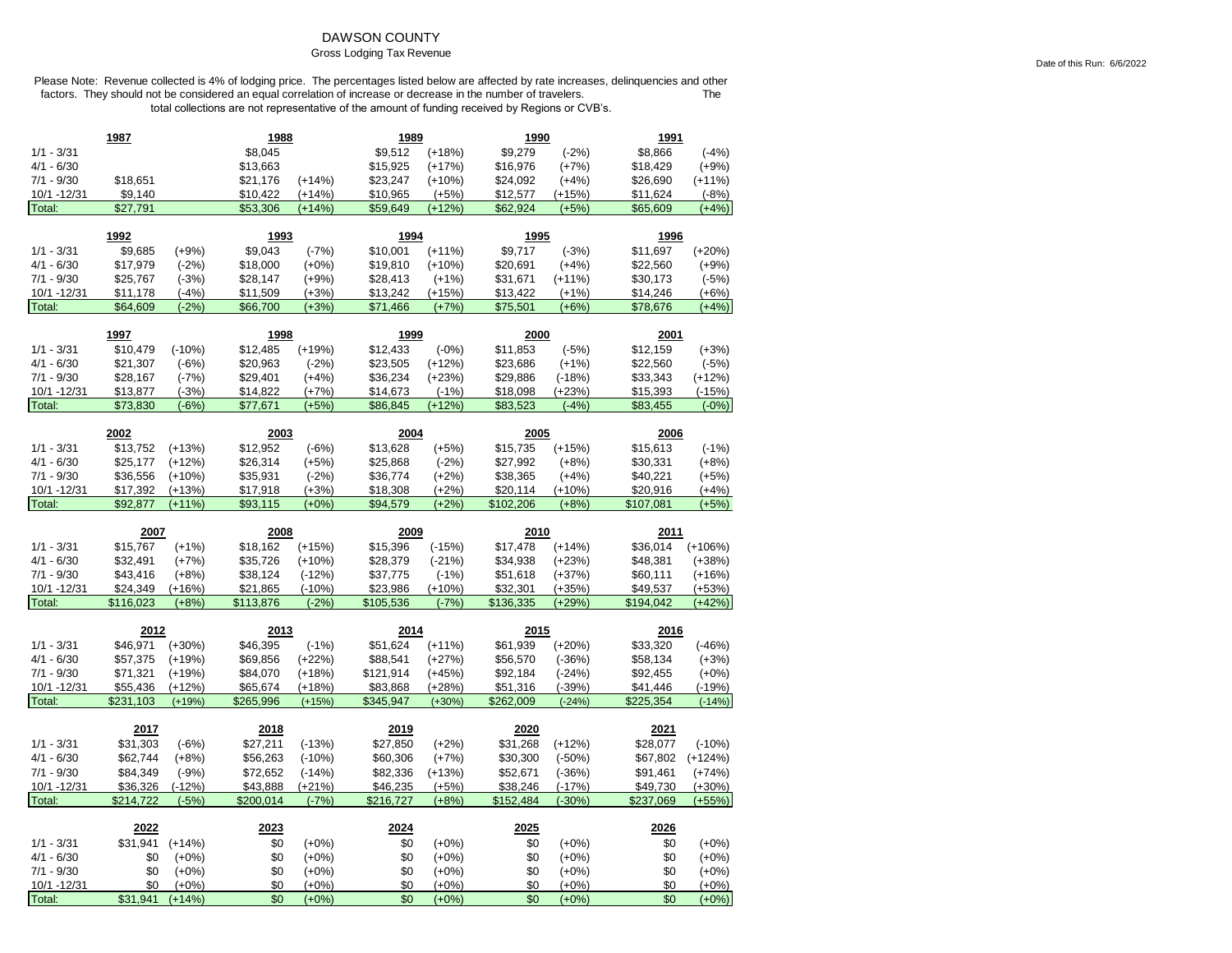# FALLON COUNTY

#### Gross Lodging Tax Revenue

|                             | 1987                |                      | 1988                |                      | 1989                 |                     | 1990                 |                      | 1991                 |                     |
|-----------------------------|---------------------|----------------------|---------------------|----------------------|----------------------|---------------------|----------------------|----------------------|----------------------|---------------------|
| $1/1 - 3/31$                |                     |                      | \$1,652             |                      | \$1,352              | $(-18%)$            | \$1,307              | $(-3%)$              | \$1,339              | $(+2%)$             |
| $4/1 - 6/30$                |                     |                      | \$2,417             |                      | \$1,816              | $(-25%)$            | \$2,536              | (+40%)               | \$2,037              | $(-20%)$            |
| $7/1 - 9/30$                | \$2,939             |                      | \$2,640             | $(-10%)$             | \$2,689              | $(+2%)$             | \$2,477              | $(-8%)$              | \$2,120              | $(-14%)$            |
| 10/1 - 12/31                | \$2,418             |                      | \$2,386             | $(-1%)$              | \$2,020              | $(-15%)$            | \$2,325              | $(+15%)$             | \$2,112              | $(-9%)$             |
| Total:                      | \$5,357             |                      | \$9,095             | $(-6%)$              | \$7,877              | $(-13%)$            | \$8,645              | $(+10%)$             | \$7,608              | $(-12%)$            |
|                             |                     |                      |                     |                      |                      |                     |                      |                      |                      |                     |
|                             | 1992                |                      | 1993                |                      | 1994                 |                     | 1995                 |                      | 1996                 |                     |
| $1/1 - 3/31$                | \$1,456             | $(+9%)$              | \$1,992             | $(+37%)$             | \$1,712              | $(-14%)$            | \$2,338              | $(+37%)$             | \$3,162              | $(+35%)$            |
| $4/1 - 6/30$                | \$2,196             | $(+8%)$              | \$2,157             | $(-2%)$              | \$2,417              | $(+12%)$            | \$3,621              | $(+50%)$             | \$3,889              | $(+7%)$             |
| $7/1 - 9/30$                | \$2,585             | $(+22%)$             | \$4,145             | $(+60%)$             | \$3,839              | $(-7%)$             | \$4,101              | $(+7%)$              | \$4,881              | $(+19%)$            |
| 10/1 -12/31                 | \$2,571             | $(+22%)$             | \$2,419             | $(-6%)$              | \$3,317              | $(+37%)$            | \$3,543              | $(+7%)$              | \$4,837              | $(+37%)$            |
| Total:                      | \$8,808             | $(+16%)$             | \$10,713            | $(+22%)$             | \$11,285             | $(+5%)$             | \$13,603             | $(+21%)$             | \$16,769             | $(+23%)$            |
|                             | 1997                |                      | 1998                |                      | 1999                 |                     | 2000                 |                      | 2001                 |                     |
| $1/1 - 3/31$                | \$3,710             | $(+17%)$             | \$2,696             | $(-27%)$             | \$2,338              | $(-13%)$            | \$2,135              | $(-9%)$              | \$2,850              | $(+33%)$            |
| $4/1 - 6/30$                | \$4,168             | $(+7%)$              | \$2,980             | $(-29%)$             | \$3,983              | $(+34%)$            | \$3,163              | $(-21%)$             | \$4,164              | $(+32%)$            |
| $7/1 - 9/30$                | \$4,383             | $(-10%)$             | \$4,098             | $(-6%)$              | \$3,311              | $(-19%)$            | \$4,482              | $(+35%)$             | \$5,278              | $(+18%)$            |
| 10/1 -12/31                 | \$3,879             | $(-20%)$             | \$3,438             | $(-11%)$             | \$2,615              | $(-24%)$            | \$3,848              | (+47%)               | \$5,028              | $(+31%)$            |
| Total:                      | \$16,140            | $(-4%)$              | \$13,212            | $(-18%)$             | \$12,247             | $(-7%)$             | \$13,628             | $(+11%)$             | \$17,320             | $(+27%)$            |
|                             |                     |                      |                     |                      |                      |                     |                      |                      |                      |                     |
|                             | 2002                |                      | 2003                |                      | 2004                 |                     | 2005                 |                      | 2006                 |                     |
| $1/1 - 3/31$                | \$2,887             | $(+1%)$              | \$3,140             | $(+9%)$              | \$4,088              | $(+30%)$            | \$4,720              | $(+15%)$             | \$5,371              | $(+14%)$            |
| $4/1 - 6/30$                | \$4,790             | $(+15%)$             | \$4,555             | $(-5%)$              | \$6,219              | $(+37%)$            | \$5,419              | $(-13%)$             | \$7,431              | $(+37%)$            |
| $7/1 - 9/30$                | \$6,223             | $(+18%)$             | \$6,229             | $(+0%)$              | \$6,624              | $(+6%)$             | \$8,508              | (+28%)               | \$7,721              | $(-9%)$             |
| 10/1 - 12/31                | \$5,861             | $(+17%)$             | \$6,135             | $(+5%)$              | \$5,969              | $(-3%)$             | \$7,623              | $(+28%)$             | \$10,236             | $(+34%)$            |
|                             |                     |                      |                     |                      |                      |                     |                      |                      |                      |                     |
| Total:                      | \$19,762            | $(+14%)$             | \$20,060            | $(+2%)$              | \$22,900             | $(+14%)$            | \$26,270             | $(+15%)$             | \$30,759             | $(+17%)$            |
|                             |                     |                      |                     |                      |                      |                     |                      |                      |                      |                     |
|                             | 2007                |                      | 2008                |                      | 2009                 |                     | 2010                 |                      | 2011                 |                     |
| $1/1 - 3/31$                | \$5,664             | $(+5%)$              | \$7,877             | $(+39%)$             | \$5,562              | $(-29%)$            | \$5,364              | $(-4%)$              | \$7,151              | $(+33%)$            |
| $4/1 - 6/30$                | \$8,689             | $(+17%)$             | \$9,897             | $(+14%)$             | \$7,962              | $(-20%)$            | \$10,439             | $(+31%)$             | \$9,487              | $(-9%)$             |
| $7/1 - 9/30$                | \$9,644             | $(+25%)$             | \$10,718            | $(+11%)$             | \$10,025             | $(-6%)$             | \$13,546             | $(+35%)$             | \$14,656             | $(+8%)$             |
| 10/1 - 12/31                | \$9,616             | $(-6%)$              | \$8,414             | $(-12%)$             | \$10,097             | $(+20%)$            | \$11,140             | $(+10%)$             | \$13,315             | $(+20%)$            |
| Total:                      | \$33,613            | $(+9%)$              | \$36,906            | $(+10%)$             | \$33,646             | $(-9%)$             | \$40,489             | $(+20%)$             | \$44,610             | $(+10%)$            |
|                             |                     |                      |                     |                      |                      |                     |                      |                      |                      |                     |
| $1/1 - 3/31$                | 2012                |                      | 2013<br>\$6,936     | $(-11%)$             | 2014<br>\$8,068      |                     | 2015                 |                      | 2016<br>\$5,797      | $(-45%)$            |
|                             | \$7,783             | $(+9%)$              |                     |                      |                      | $(+16%)$            | \$10,623             | $(+32%)$             |                      |                     |
| $4/1 - 6/30$                | \$10,955            | $(+15%)$             | \$7,821             | $(-29%)$             | \$13,295             | $(+70%)$            | \$9,463              | $(-29%)$             | \$9,126              | $(-4%)$             |
| $7/1 - 9/30$                | \$13,442            | $(-8%)$              | \$8,840             | $(-34%)$             | \$15,017             | $(+70%)$            | \$14,918             | $(-1%)$              | \$14,509             | $(-3%)$             |
| 10/1 - 12/31<br>Total:      | \$7,656<br>\$39,836 | $(-42%)$<br>$(-11%)$ | \$8,730<br>\$32,328 | $(+14%)$<br>$(-19%)$ | \$15,104<br>\$51,484 | $(+73%)$<br>$(+59%$ | \$10,349<br>\$45,354 | $(-31%)$<br>$(-12%)$ | \$10,532<br>\$39,963 | $(+2%)$<br>$(-12%)$ |
|                             |                     |                      |                     |                      |                      |                     |                      |                      |                      |                     |
|                             | 2017                |                      | 2018                |                      | 2019                 |                     | 2020                 |                      | 2021                 |                     |
| $1/1 - 3/31$                | \$3,590             | $(-38%)$             | \$4,998             | $(+39%)$             |                      | \$14,350 (+187%)    | \$4,700              | $(-67%)$             | \$4,721              | $(+0%)$             |
| 4/1 - 6/30                  | \$7,730             | $(-15%)$             | \$8,676             | $(+12%)$             | \$17,791             | $(+105%)$           | \$6,017              | $(-66%)$             | \$9,360              | $(+56%)$            |
| $7/1 - 9/30$                | \$9,299             | $(-36%)$             | \$10,151            | $(+9%)$              | \$22,390             | $(+121%)$           | \$10,897             | $(-51%)$             | \$15,928             | $(+46%)$            |
| 10/1 - 12/31                | \$7,559             | $(-28%)$             | \$12,397            | $(+64%)$             | \$11,961             | $(-4%)$             | \$10,930             | $(-9%)$              | \$12,203             | $(+12%)$            |
| Total:                      | \$28,179            | $(-29%)$             | \$36,223            | $(+29%)$             | \$66,492             | $(+84%)$            | \$32,545             | $(-51%)$             | \$42,212             | $(+30%)$            |
|                             |                     |                      |                     |                      |                      |                     |                      |                      |                      |                     |
|                             | 2022                |                      | 2023                |                      | 2024                 |                     | 2025                 |                      | 2026                 |                     |
| $1/1 - 3/31$                | \$6,931             | $(+47%)$             | \$0                 | $(+0%)$              | \$0                  | $(+0%)$             | \$0                  | $(+0\%)$             | \$0                  | $(+0\%)$            |
| $4/1 - 6/30$                | \$0                 | $(+0\%)$             | \$0                 | $(+0%)$              | \$0                  | $(+0%)$             | \$0                  | $(+0\%)$             | \$0                  | $(+0\%)$            |
| $7/1 - 9/30$<br>10/1 -12/31 | \$0<br>\$0          | $(+0%)$<br>$(+0%)$   | \$0<br>\$0          | $(+0%)$<br>$(+0%)$   | \$0<br>\$0           | $(+0%)$<br>$(+0%)$  | \$0<br>\$0           | $(+0\%)$<br>$(+0%)$  | \$0<br>\$0           | $(+0%)$<br>$(+0%)$  |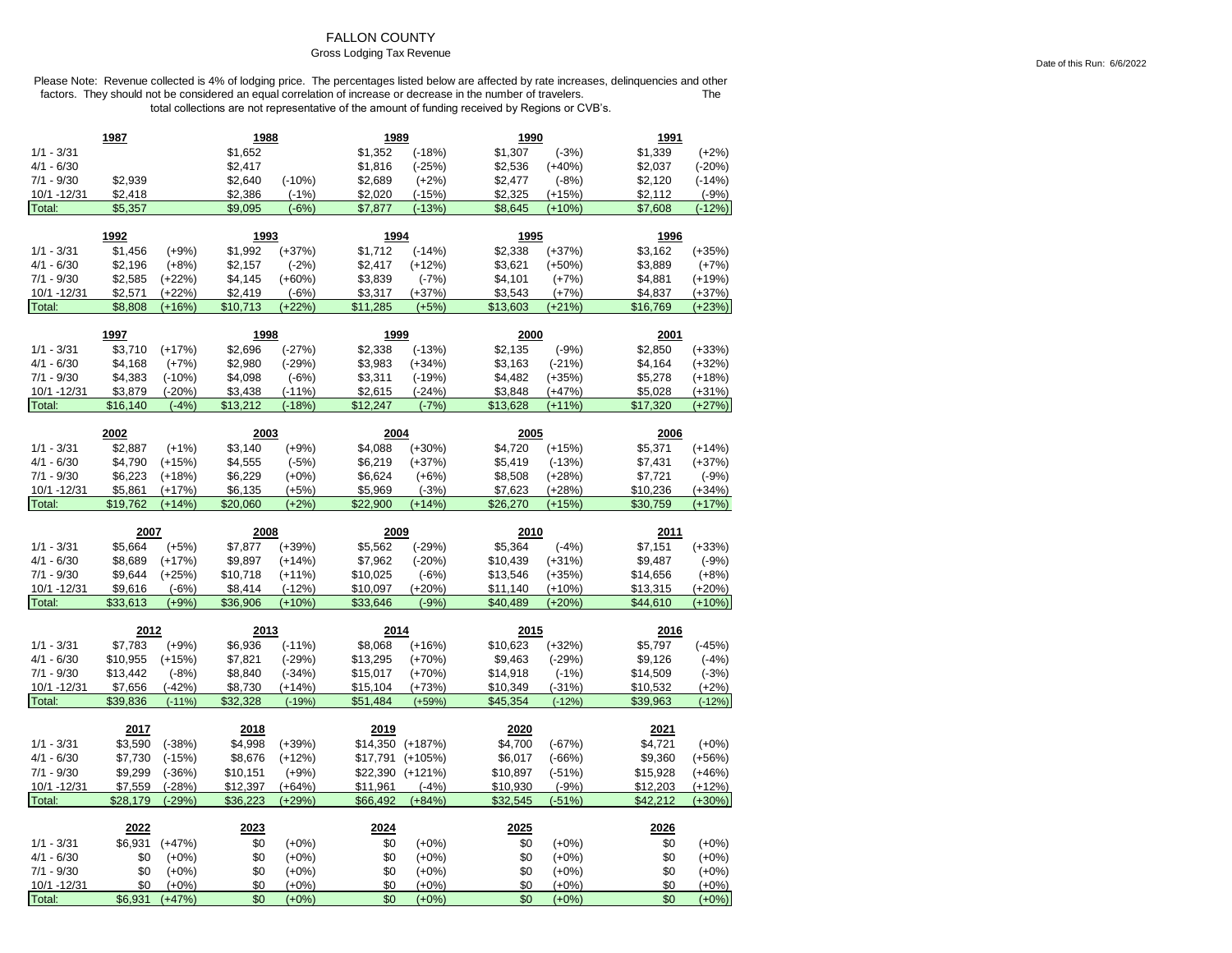### MUSSELSHELL COUNTY Gross Lodging Tax Revenue

Please Note: Revenue collected is 4% of lodging price. The percentages listed below are affected by rate increases, delinquencies and other<br>factors. They should not be considered an equal correlation of increase or decreas factors. They should not be considered an equal correlation of increase or decrease in the number of travelers. collections are not representative of the amount of funding received by Regions or CVB's.

|                        | 1987           |                     | 1988       |                    | 1989       |                     | 1990       |                    | 1991       |                    |
|------------------------|----------------|---------------------|------------|--------------------|------------|---------------------|------------|--------------------|------------|--------------------|
| $1/1 - 3/31$           |                |                     | \$862      |                    | \$651      | $(-24%)$            | \$902      | $(+39%)$           | \$622      | $(-31%)$           |
| $4/1 - 6/30$           |                |                     | \$1,196    |                    | \$1,103    | $(-8%)$             | \$1,737    | $(+57%)$           | \$1,040    | $(-40%)$           |
| $7/1 - 9/30$           | \$1,565        |                     | \$1,510    | $(-4%)$            | \$1,520    | $(+1%)$             | \$1,391    | $(-8%)$            | \$2,717    | $(+95%)$           |
| 10/1 -12/31            | \$971          |                     | \$1,167    | (+20%)             | \$1,508    | $(+29%)$            | \$1,253    | $(-17%)$           | \$1,504    | (+20%)             |
| Total:                 | \$2,536        |                     | \$4,735    | $(+6%)$            | \$4,782    | $(+1%)$             | \$5,283    | $(+10%)$           | \$5,883    | $(+11%)$           |
|                        |                |                     |            |                    |            |                     |            |                    |            |                    |
|                        | 1992           |                     | 1993       |                    | 1994       |                     | 1995       |                    | 1996       |                    |
| $1/1 - 3/31$           | \$878          | $(+41%)$            | \$857      | $(-2%)$            | \$1,794    | $(+109%)$           | \$1,242    | $(-31%)$           | \$855      | $(-31%)$           |
| $4/1 - 6/30$           | \$1,597        | $(+54%)$            | \$1,523    | $(-5%)$            | \$2,587    | $(+70%)$            | \$2,341    | $(-10%)$           | \$1,683    | $(-28%)$           |
| $7/1 - 9/30$           | \$2,798        | $(+3%)$             | \$2,055    | $(-27%)$           | \$3,464    | $(+69%)$            | \$2,525    | $(-27%)$           | \$2,357    | $(-7%)$            |
| 10/1 - 12/31           | \$1,411        | $(-6%)$             | \$1,811    | $(+28%)$           | \$3,010    | $(+66%)$            | \$1,957    | $(-35%)$           | \$1,775    | $(-9%)$            |
| Total:                 | \$6,684        | $(+14%)$            | \$6,247    | $(-7%)$            | \$10,855   | $(+74%)$            | \$8,065    | $(-26%)$           | \$6,670    | $(-17%)$           |
|                        | 1997           |                     | 1998       |                    | 1999       |                     | 2000       |                    | 2001       |                    |
| $1/1 - 3/31$           | \$1,446        | $(+69%)$            | \$901      | $(-38%)$           | \$1,326    | $(+47%)$            | \$955      | $(-28%)$           | \$1,281    | $(+34%)$           |
| $4/1 - 6/30$           | \$2,352        | $(+40%)$            | \$2,616    | $(+11%)$           | \$2,533    | $(-3%)$             | \$2,301    | $(-9%)$            | \$2,521    | $(+10%)$           |
| $7/1 - 9/30$           | \$2,958        | $(+25%)$            | \$2,747    | $(-7%)$            | \$3,434    | $(+25%)$            | \$3,469    | $(+1%)$            | \$3,808    | $(+10%)$           |
| 10/1 -12/31            | \$1,974        | $(+11%)$            | \$2,171    | $(+10%)$           | \$2,413    | $(+11%)$            | \$2,281    | $(-5%)$            | \$2,437    | $(+7%)$            |
| Total:                 | \$8,730        | $(+31%)$            | \$8,435    | $(-3%)$            | \$9,706    | $(+15%)$            | \$9,006    | $(-7%)$            | \$10,047   | $(+12%)$           |
|                        |                |                     |            |                    |            |                     |            |                    |            |                    |
|                        | 2002           |                     | 2003       |                    | 2004       |                     | 2005       |                    | 2006       |                    |
| $1/1 - 3/31$           | \$1,090        | $(-15%)$            | \$1,636    | $(+50%)$           | \$1,290    | $(-21%)$            | \$1,998    | $(+55%)$           | \$1,877    | $(-6%)$            |
| $4/1 - 6/30$           | \$2,572        | $(+2%)$             | \$3,264    | $(+27%)$           | \$3,111    | $(-5%)$             | \$3,332    | $(+7%)$            | \$3,342    | $(+0%)$            |
| $7/1 - 9/30$           | \$3,454        | $(-9%)$             | \$4,339    | $(+26%)$           | \$4,089    | $(-6%)$             | \$4,742    | $(+16%)$           | \$4,570    | $(-4%)$            |
| 10/1 - 12/31           | \$2,831        | $(+16%)$            | \$3,271    | $(+16%)$           | \$3,738    | $(+14%)$            | \$3,559    | $(-5%)$            | \$3,585    | $(+1%)$            |
| Total:                 | \$9,946        | $(-1%)$             | \$12,510   | $(+26%)$           | \$12,228   | $(-2%)$             | \$13,630   | $(+11%)$           | \$13,375   | $(-2%)$            |
|                        |                |                     |            |                    |            |                     |            |                    |            |                    |
|                        |                |                     |            |                    |            |                     |            |                    |            |                    |
|                        | 2007           |                     | 2008       |                    | 2009       |                     | 2010       |                    | 2011       |                    |
| $1/1 - 3/31$           | \$1,672        | $(-11%)$            | \$1,736    | $(+4%)$            | \$1,995    | $(+15%)$            | \$1,215    | $(-39%)$           | \$2,640    | $(+117%)$          |
| $4/1 - 6/30$           | \$4,067        | $(+22%)$            | \$4,123    | $(+1%)$            | \$2,766    | $(-33%)$            | \$2,628    | $(-5%)$            | \$4,080    | $(+55%)$           |
| $7/1 - 9/30$           | \$5,631        | $(+23%)$            | \$5,692    | $(+1%)$            | \$4,214    | $(-26%)$            | \$3,534    | $(-16%)$           | \$6,500    | $(+84%)$           |
| 10/1 - 12/31           | \$3,836        | $(+7%)$             | \$3,949    | $(+3%)$            | \$2,305    | $(-42%)$            | \$3,041    | $(+32%)$           | \$6,179    | $(+103%)$          |
| Total:                 | \$15,207       | $(+14%)$            | \$15,500   | $(+2%)$            | \$11,280   | $(-27%)$            | \$10,419   | $(-8%)$            | \$19,399   | $(+86%)$           |
|                        |                |                     |            |                    |            |                     |            |                    |            |                    |
|                        | 2012           |                     | 2013       |                    | 2014       |                     | 2015       |                    | 2016       |                    |
| $1/1 - 3/31$           | \$3,140        | $(+19%)$            | \$2,238    | $(-29%)$           | \$3,782    | $(+69%)$            | \$2,236    | $(-41%)$           | \$1,931    | $(-14%)$           |
| $4/1 - 6/30$           | \$3,768        | $(-8%)$             | \$3,957    | $(+5%)$            | \$3,842    | $(-3%)$             | \$3,380    | $(-12%)$           | \$3,526    | $(+4%)$            |
| $7/1 - 9/30$           | \$6,269        | $(-4%)$             | \$5,637    | $(-10%)$           | \$3,539    | $(-37%)$            | \$4,842    | $(+37%)$           | \$5,713    | $(+18%)$           |
| 10/1 - 12/31           | \$3,327        | $(-46%)$            | \$4,950    | $(+49%)$           | \$3,219    | $(-35%)$            | \$3,334    | $(+4%)$            | \$3,641    | $(+9%)$            |
| Total:                 | \$16,504       | $(-15%)$            | \$16,783   | $(+2%)$            | \$14,382   | $(-14%)$            | \$13,792   | $(-4%)$            | \$14,812   | $(+7%)$            |
|                        | 2017           |                     | 2018       |                    | 2019       |                     | 2020       |                    | 2021       |                    |
| $1/1 - 3/31$           | \$2,100        | $(+9%)$             | \$1,872    | $(-11%)$           | \$2,915    | $(+56%)$            | \$2,376    | $(-18%)$           | \$3,203    | $(+35%)$           |
| $4/1 - 6/30$           | \$4,093        | $(+16%)$            | \$4,516    | $(+10%)$           | \$5,023    |                     | \$2,914    | $(-42%)$           | \$3,464    | $(+19%)$           |
| $7/1 - 9/30$           | \$5,412        | $(-5%)$             | \$5,140    | $(-5%)$            | \$5,149    | $(+11%)$<br>$(+0%)$ | \$4,214    | $(-18%)$           | \$3,620    | $(-14%)$           |
| 10/1 - 12/31           | \$3,900        | $(+7%)$             | \$5,095    | $(+31%)$           | \$4,058    | $(-20%)$            | \$4,188    | $(+3%)$            | \$3,406    | $(-19%)$           |
| Total:                 | \$15,505       | $(+5%)$             | \$16,623   | $(+7%)$            | \$17.144   | $(+3%)$             | \$13.692   | $(-20%)$           | \$13.694   | $(+0%)$            |
|                        |                |                     |            |                    |            |                     |            |                    |            |                    |
|                        | 2022           |                     | 2023       |                    | 2024       |                     | 2025       |                    | 2026       |                    |
| $1/1 - 3/31$           | \$2,307        | $(-28%)$            | \$0        | $(+0%)$            | \$0        | $(+0%)$             | \$0        | $(+0%)$            | \$0        | $(+0%)$            |
| $4/1 - 6/30$           | \$0            | $(+0%)$             | \$0        | $(+0%)$            | \$0        | $(+0%)$             | \$0        | $(+0%)$            | \$0        | $(+0%)$            |
| $7/1 - 9/30$           | \$0            | $(+0%)$             | \$0        | $(+0%)$            | \$0        | $(+0%)$             | \$0        | $(+0%)$            | \$0        | $(+0%)$            |
| 10/1 - 12/31<br>Total: | \$0<br>\$2,307 | $(+0%)$<br>$(-28%)$ | \$0<br>\$0 | $(+0%)$<br>$(+0%)$ | \$0<br>\$0 | $(+0%)$<br>$(+0%)$  | \$0<br>\$0 | $(+0%)$<br>$(+0%)$ | \$0<br>\$0 | $(+0%)$<br>$(+0%)$ |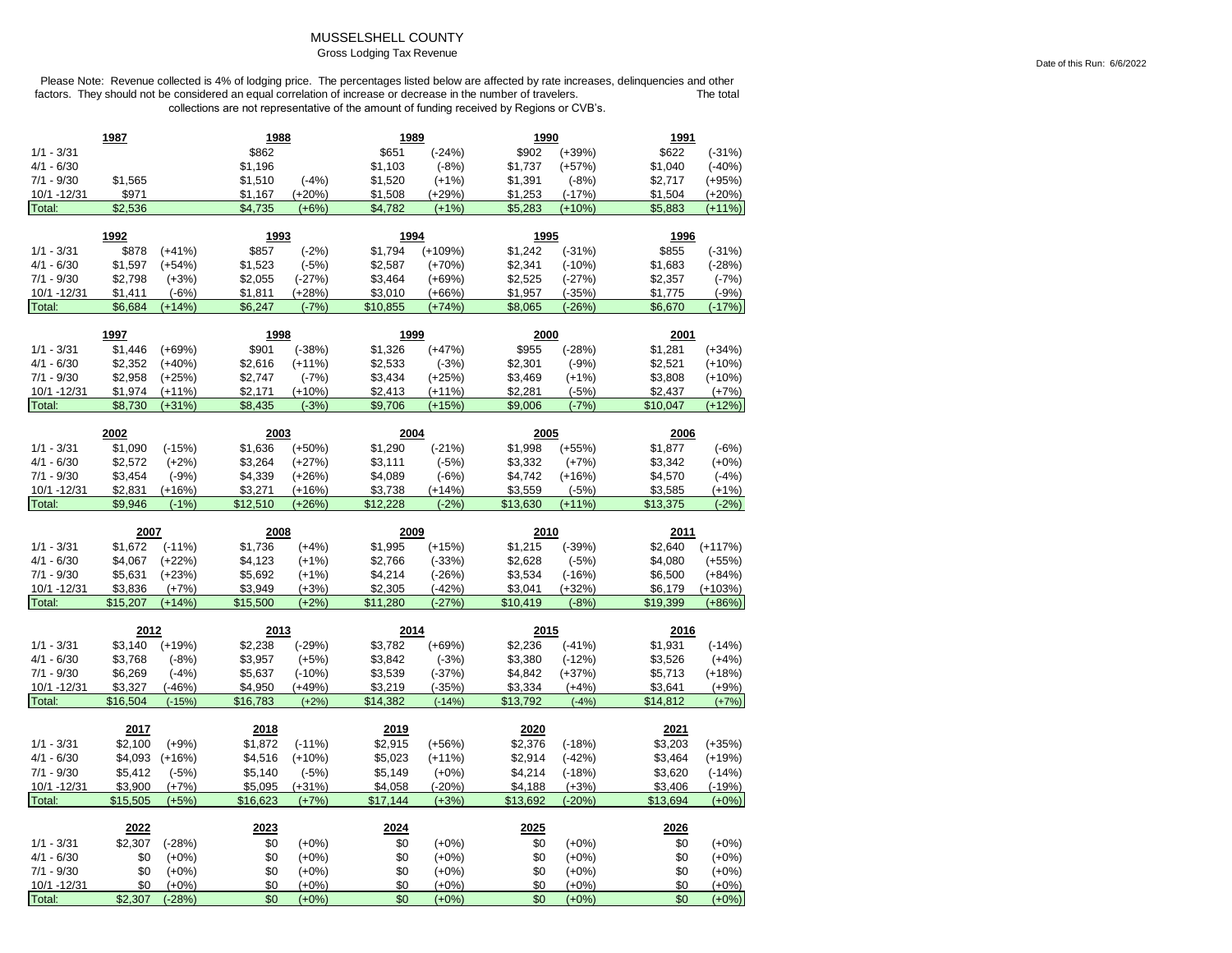# POWDER RIVER COUNTY

Gross Lodging Tax Revenue

|                              | 1987                |                    | 1988                |                    | 1989                |                     | 1990                |                     | <u> 1991</u>        |                      |
|------------------------------|---------------------|--------------------|---------------------|--------------------|---------------------|---------------------|---------------------|---------------------|---------------------|----------------------|
| $1/1 - 3/31$                 |                     |                    | \$1,260             |                    | \$708               | $(-44%)$            | \$802               | $(+13%)$            | \$674               | $(-16%)$             |
| $4/1 - 6/30$                 |                     |                    | \$1,522             |                    | \$1,336             | $(-12%)$            | \$1,333             | $(-0%)$             | \$1,665             | $(+25%)$             |
| $7/1 - 9/30$                 | \$2,395             |                    | \$1,763             | $(-26%)$           | \$2,095             | $(+19%)$            | \$1,963             | $(-6%)$             | \$2,422             | $(+23%)$             |
| 10/1 - 12/31                 | \$2,414             |                    | \$1,973             | $(-18%)$           | \$2,611             | $(+32%)$            | \$2,713             | $(+4%)$             | \$3,080             | $(+14%)$             |
| Total:                       | \$4,809             |                    | \$6,517             | $(-22%)$           | \$6,750             | $(+4%)$             | \$6,811             | $(+1%)$             | \$7,841             | $(+15%)$             |
|                              |                     |                    |                     |                    |                     |                     |                     |                     |                     |                      |
|                              | 1992                |                    | 1993                |                    | 1994                |                     | 1995                |                     | 1996                |                      |
| $1/1 - 3/31$                 | \$892               | $(+32%)$           | \$823               | $(-8%)$            | \$746               | $(-9%)$             | \$716               | $(-4%)$             | \$616               | $(-14%)$             |
| $4/1 - 6/30$                 | \$1,783             | $(+7%)$            | \$1,658             | $(-7%)$            | \$1,876             | $(+13%)$            | \$1,762             | $(-6%)$             | \$1,406             | $(-20%)$             |
| $7/1 - 9/30$                 | \$2,649             | $(+9%)$            | \$2,544             | $(-4%)$            | \$2,360             | $(-7%)$             | \$2,399             | $(+2%)$             | \$2,867             | $(+20%)$             |
| 10/1 - 12/31                 | \$2,926             | $(-5%)$            | \$3,027             | $(+3%)$            | \$2,810             | $(-7%)$             | \$2,875             | $(+2%)$             | \$3,509             | $(+22%)$             |
| Total:                       | \$8,250             | $(+5%)$            | \$8,052             | $(-2%)$            | \$7,792             | $(-3%)$             | \$7,752             | $(-1%)$             | \$8,398             | $(+8%)$              |
|                              | 1997                |                    | 1998                |                    | 1999                |                     | 2000                |                     | 2001                |                      |
|                              |                     |                    |                     |                    | \$819               |                     |                     |                     |                     |                      |
| $1/1 - 3/31$                 | \$633               | $(+3%)$            | \$960               | $(+52%)$           |                     | $(-15%)$            | \$10                | $(-99%)$            | \$662               | $(+6523%)$           |
| $4/1 - 6/30$                 | \$1,738             | $(+24%)$           | \$2,225             | $(+28%)$           | \$1,586             | $(-29%)$            | \$1,660             | $(+5%)$             | \$1,734             | $(+4%)$              |
| $7/1 - 9/30$                 | \$2,833             | $(-1%)$            | \$3,208             | $(+13%)$           | \$3,367             | $(+5%)$             | \$3,241             | $(-4%)$             | \$3,497             | $(+8%)$              |
| 10/1 - 12/31                 | \$4,294             | $(+22%)$           | \$3,895             | $(-9%)$            | \$3,588             | $(-8%)$             | \$3,861             | $(+8%)$             | \$4,336             | $(+12%)$             |
| Total:                       | \$9,498             | $(+13%)$           | \$10,288            | $(+8%)$            | \$9,360             | $(-9%)$             | \$8,772             | $(-6%)$             | \$10,230            | $(+17%)$             |
|                              | 2002                |                    | 2003                |                    | 2004                |                     | 2005                |                     | 2006                |                      |
| $1/1 - 3/31$                 | \$560               | $(-16%)$           | \$663               | $(+19%)$           | \$632               | $(-5%)$             | \$816               | $(+29%)$            | \$898               | $(+10%)$             |
| $4/1 - 6/30$                 | \$2,365             | $(+36%)$           | \$1,416             | $(-40%)$           | \$1,708             | $(+21%)$            | \$1,813             | $(+6%)$             | \$1,913             | $(+6%)$              |
| $7/1 - 9/30$                 | \$2,543             | $(-27%)$           | \$3,442             | $(+35%)$           | \$3,030             | $(-12%)$            | \$3,866             | $(+28%)$            | \$3,875             | $(+0%)$              |
| 10/1 - 12/31                 | \$3,632             | $(-16%)$           | \$3,482             | $(-4%)$            | \$3,542             | $(+2%)$             | \$3,770             | $(+6%)$             | \$4,453             | $(+18%)$             |
| Total:                       | \$9,099             | $(-11%)$           | \$9,003             | $(-1%)$            | \$8,913             | $(-1%)$             | \$10,264            | $(+15%)$            | \$11,139            | $(+9%)$              |
|                              |                     |                    |                     |                    |                     |                     |                     |                     |                     |                      |
|                              | 2007                |                    | 2008                |                    |                     |                     |                     |                     | 2011                |                      |
|                              |                     |                    |                     |                    | 2009                |                     | 2010                |                     |                     |                      |
| $1/1 - 3/31$                 |                     |                    | \$662               |                    |                     |                     |                     |                     |                     |                      |
|                              | \$817               | $(-9%)$            |                     | $(-19%)$           | \$879               | $(+33%)$            | \$838               | $(-5%)$             | \$930               | $(+11%)$             |
| $4/1 - 6/30$                 | \$1,893             | $(-1%)$            | \$1,856             | $(-2%)$            | \$2,395             | $(+29%)$            | \$2,239             | $(-7%)$             | \$2,312             | $(+3%)$              |
| $7/1 - 9/30$                 | \$4,067             | $(+5%)$            | \$4,541             | $(+12%)$           | \$3,760             | $(-17%)$            | \$3,967             | $(+6%)$             | \$6,036             | $(+52%)$             |
| 10/1 - 12/31                 | \$4,849<br>\$11,625 | $(+9%)$<br>$(+4%)$ | \$4,938<br>\$11,998 | $(+2%)$<br>$(+3%)$ | \$4,189<br>\$11,223 | $(-15%)$<br>$(-6%)$ | \$4,835<br>\$11,879 | $(+15%)$<br>$(+6%)$ | \$6,457<br>\$15,735 | $(+34%)$<br>$(+32%)$ |
| Total:                       |                     |                    |                     |                    |                     |                     |                     |                     |                     |                      |
|                              | 2012                |                    | 2013                |                    | 2014                |                     | 2015                |                     | 2016                |                      |
| $1/1 - 3/31$                 | \$1,998             | $(+115%)$          | \$4,161             | $(+108%)$          | \$4,261             | $(+2%)$             | \$2,857             | $(-33%)$            | \$2,020             | $(-29%)$             |
| $4/1 - 6/30$                 | \$5,099             | $(+121%)$          | \$5,660             | $(+11%)$           | \$4,308             | $(-24%)$            | \$4,792             | $(+11%)$            | \$4,311             | $(-10%)$             |
| $7/1 - 9/30$                 | \$6,774             | $(+12%)$           | \$5,930             | $(-12%)$           | \$6,736             | $(+14%)$            | \$7,445             | $(+11%)$            | \$7,057             | $(-5%)$              |
| 10/1 - 12/31                 | \$7,774             | $(+20%)$           | \$7,341             | $(-6%)$            | \$9,031             | $(+23%)$            | \$8,340             | $(-8%)$             | \$7,798             | $(-6%)$              |
| Total:                       | \$21,646            | $(+38%)$           | \$23,091            | $(+7%)$            | \$24,335            | $(+5%)$             | \$23,434            | $(-4%)$             | \$21,186            | $(-10%)$             |
|                              |                     |                    |                     |                    |                     |                     |                     |                     |                     |                      |
|                              | 2017                |                    | 2018                |                    | 2019                |                     | 2020                |                     | 2021                |                      |
| $1/1 - 3/31$                 | \$1,997             | $(-1%)$            | \$1,437             | $(-28%)$           | \$1,571             | $(+9%)$             | \$1,862             | $(+19%)$            | \$2,787             | $(+50%)$             |
| $4/1 - 6/30$                 | \$4,009             | $(-7%)$            | \$4,315             | $(+8%)$            | \$5,103             | $(+18%)$            | \$3,538             | $(-31%)$            | \$3,558             | $(+1%)$              |
| $7/1 - 9/30$                 | \$7,450             | $(+6%)$            | \$7,621             | $(+2%)$            | \$8,100             | $(+6%)$             | \$8,584             | $(+6%)$             | \$10,933            | $(+27%)$             |
| 10/1 - 12/31                 | \$8,542             | $(+10%)$           | \$10,397            | $(+22%)$           | \$13,936            | (+34%)              | \$16,372            | $(+17%)$            | \$7,100             | $(-57%)$             |
| Total:                       | \$21,997            | $(+4%)$            | \$23,770            | $(+8%)$            | \$28,710            | $(+21%)$            | \$30,356            | $(+6%)$             | \$24,377            | $(-20%)$             |
|                              | 2022                |                    | 2023                |                    | 2024                |                     | 2025                |                     | 2026                |                      |
| $1/1 - 3/31$                 | \$2,165             | $(-22%)$           | \$0                 | $(+0%)$            | \$0                 | $(+0%)$             | \$0                 | $(+0%)$             | \$0                 | $(+0%)$              |
| $4/1 - 6/30$                 | \$0                 | $(+0%)$            | \$0                 | $(+0%)$            | \$0                 | $(+0%)$             | \$0                 | $(+0%)$             | \$0                 | $(+0%)$              |
|                              | \$0                 |                    |                     |                    |                     |                     |                     |                     |                     |                      |
| $7/1 - 9/30$<br>10/1 - 12/31 | \$0                 | $(+0%)$<br>$(+0%)$ | \$0<br>\$0          | $(+0%)$<br>$(+0%)$ | \$0<br>\$0          | $(+0%)$<br>$(+0%)$  | \$0<br>\$0          | $(+0%)$<br>$(+0%)$  | \$0<br>\$0          | $(+0%)$<br>$(+0%)$   |
| Total:                       | \$2,165             | (-22%)             | \$0                 | $(+0%)$            | \$0                 | $(+0%)$             | \$0                 | $(+0%)$             | \$0                 | $(+0%)$              |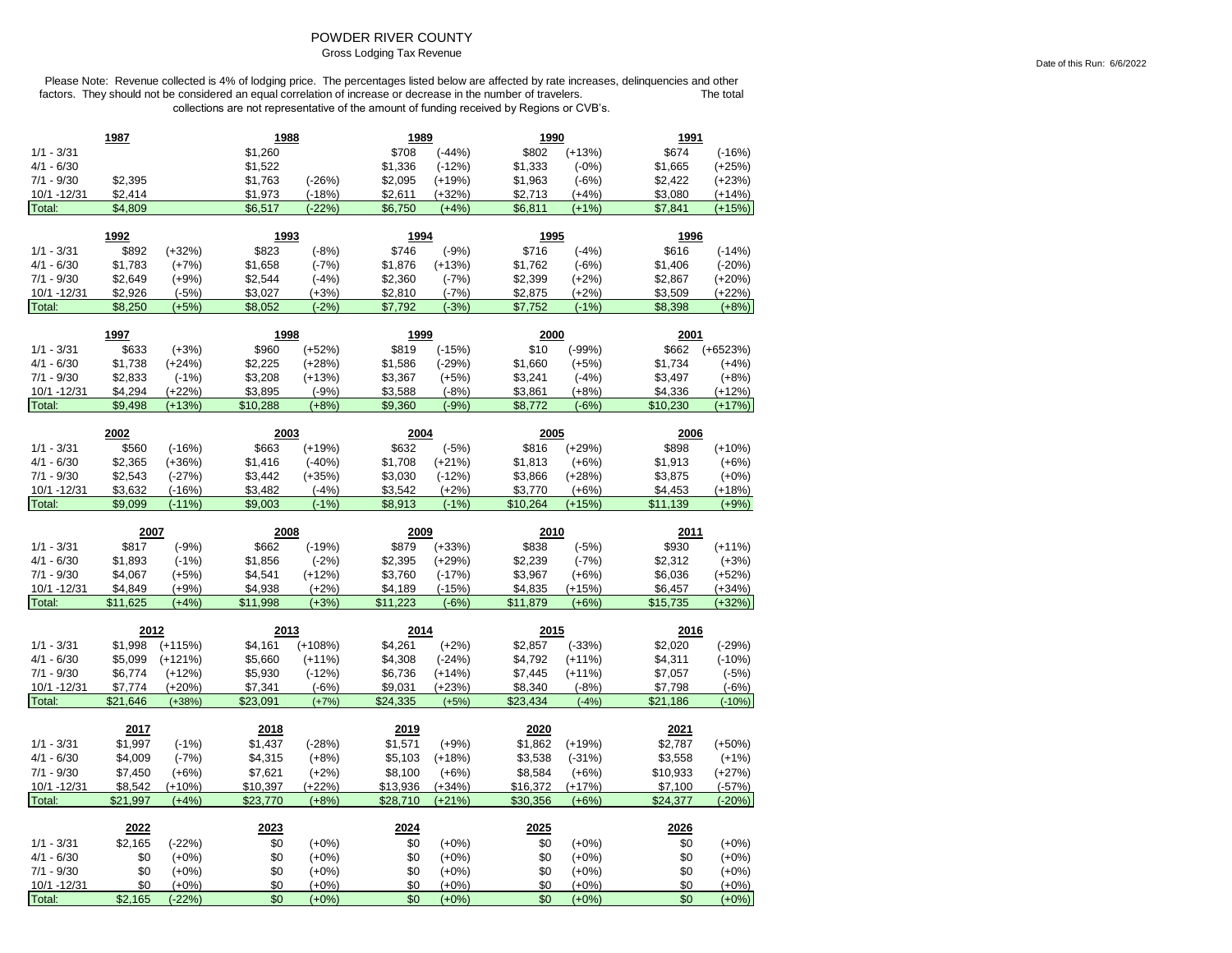# PRAIRIE-WIBAUX COUNTIES

Gross Lodging Tax Revenue

Please Note: Revenue collected is 4% of lodging price. The percentages listed below are affected by rate increases, delinquencies and other factors. They should not be considered an equal correlation of increase or decrease in the number of travelers. The total The total collections are not representative of the amount of funding received by Regions or CVB's.

|                             | 1987                |                      | 1988                |                      | 1989                |                     | 1990                |                      | 1991                |                      |
|-----------------------------|---------------------|----------------------|---------------------|----------------------|---------------------|---------------------|---------------------|----------------------|---------------------|----------------------|
| $1/1 - 3/31$                |                     |                      | \$441               |                      | \$515               | $(+17%)$            | \$420               | $(-18%)$             | \$260               | $(-38%)$             |
| $4/1 - 6/30$                |                     |                      | \$1,252             |                      | \$1,394             | $(+11%)$            | \$1,142             | $(-18%)$             | \$1,717             | $(+50%)$             |
| $7/1 - 9/30$                | \$1,766             |                      | \$2,109             | $(+19%)$             | \$1,920             | $(-9%)$             | \$1,713             | $(-11%)$             | \$675               | $(-61%)$             |
| 10/1 -12/31                 | \$827               |                      | \$1,086             | $(+31%)$             | \$1,036             | $(-5%)$             | \$1,226             | $(+18%)$             | \$644               | $(-47%)$             |
| Total:                      | \$2,593             |                      | \$4,888             | $(+23%)$             | \$4,865             | $(-0%)$             | \$4,501             | $(-7%)$              | \$3,296             | $(-27%)$             |
|                             |                     |                      |                     |                      |                     |                     |                     |                      |                     |                      |
|                             | 1992                |                      | 1993                |                      | 1994                |                     | 1995                |                      | 1996                |                      |
| $1/1 - 3/31$                | \$446               | $(+72%)$             | \$408               | $(-8%)$              | \$735               | $(+80%)$            | \$665               | $(-10%)$             | \$893               | $(+34%)$             |
| $4/1 - 6/30$                | \$1,579             | $(-8%)$              | \$1,493             | $(-5%)$              | \$1,509             | $(+1%)$             | \$2,280             | $(+51%)$             | \$3,247             | $(+42%)$             |
| $7/1 - 9/30$                | \$2,184             | $(+224%)$            | \$2,209             | $(+1%)$              | \$3,002             | $(+36%)$            | \$4,312             | $(+44%)$             | \$4,679             | $(+9%)$              |
| 10/1 -12/31<br>Total:       | \$1,210<br>\$5,419  | $(+88%)$<br>$(+64%)$ | \$1,371<br>\$5,481  | $(+13%)$<br>$(+1%)$  | \$2,008<br>\$7,254  | (+46%)<br>$(+32%)$  | \$2,931<br>\$10,188 | $(+46%)$<br>$(+40%)$ | \$2,543<br>\$11,362 | $(-13%)$<br>$(+12%)$ |
|                             |                     |                      |                     |                      |                     |                     |                     |                      |                     |                      |
|                             | 1997                |                      | 1998                |                      | 1999                |                     | 2000                |                      | 2001                |                      |
| $1/1 - 3/31$                | \$758               | $(-15%)$             | \$1,288             | $(+70%)$             | \$638               | $(-50%)$            | \$108               | $(-83%)$             | \$793               | $(+631%)$            |
| $4/1 - 6/30$                | \$2,536             | $(-22%)$             | \$2,838             | $(+12%)$             | \$2,161             | $(-24%)$            | \$448               | $(-79%)$             | \$1,795             | $(+301%)$            |
| $7/1 - 9/30$                | \$5,334             | $(+14%)$             | \$4,465             | $(-16%)$             | \$782               | $(-82%)$            | \$610               | $(-22%)$             | \$1,180             | $(+93%)$             |
| 10/1 - 12/31                | \$3,012             | $(+18%)$             | \$2,471             | $(-18%)$             | \$628               | $(-75%)$            | \$582               | $(-7%)$              | \$3,498             | $(+501%)$            |
| Total:                      | \$11,640            | $(+2%)$              | \$11,062            | $(-5%)$              | \$4,209             | $(-62%)$            | \$1,748             | $(-58%)$             | \$7,266             | $(+316%)$            |
|                             |                     |                      |                     |                      |                     |                     |                     |                      |                     |                      |
| $1/1 - 3/31$                | 2002                |                      | 2003                |                      | 2004                |                     | 2005<br>\$786       |                      | 2006                |                      |
|                             | \$347<br>\$1,639    | $(-56%)$             | \$380<br>\$1,495    | $(+9%)$              | \$669               | $(+76%)$            | \$1,744             | $(+17%)$             | \$555<br>\$1,805    | $(-29%)$             |
| $4/1 - 6/30$                |                     | $(-9%)$              |                     | $(-9%)$              | \$1,643             | $(+10%)$            |                     | $(+6%)$              |                     | $(+3%)$              |
| $7/1 - 9/30$                | \$3,131             | $(+165%)$            | \$2,826             | $(-10%)$             | \$2,794             | $(-1%)$             | \$2,457             | $(-12%)$             | \$2,638             | $(+7%)$              |
| 10/1 - 12/31<br>Total:      | \$1,973<br>\$7.091  | $(-44%)$<br>$(-2%)$  | \$2,160<br>\$6,861  | $(+9%)$<br>$(-3%)$   | \$2,042<br>\$7,148  | $(-5%)$<br>$(+4%)$  | \$2,538<br>\$7.525  | $(+24%)$<br>$(+5%)$  | \$2,694<br>\$7,692  | $(+6%)$<br>$(+2%)$   |
|                             |                     |                      |                     |                      |                     |                     |                     |                      |                     |                      |
|                             |                     |                      |                     |                      |                     |                     |                     |                      |                     |                      |
|                             | 2007                |                      | 2008                |                      | 2009                |                     | 2010                |                      | 2011                |                      |
| $1/1 - 3/31$                | \$729               | $(+31%)$             | \$623               | $(-15%)$             | \$496               | $(-20%)$            | \$912               | $(+84%)$             | \$1,517             | $(+66%)$             |
| $4/1 - 6/30$                | \$1,997             | $(+11%)$             | \$1,761             | $(-12%)$             | \$1,231             | $(-30%)$            | \$1,850             | $(+50%)$             | \$5,742             | $(+210%)$            |
| $7/1 - 9/30$                | \$3,001             | $(+14%)$             | \$2,829             | $(-6%)$              | \$3,218             | $(+14%)$            | \$5,546             | $(+72%)$             | \$9,142             | $(+65%)$             |
| 10/1 - 12/31                | \$3,017             | $(+12%)$             | \$2,805             | $(-7%)$              | \$2,771             | $(-1%)$             | \$3,045             | $(+10%)$             | \$5,801             | $(+91%)$             |
| Total:                      | \$8,743             | $(+14%)$             | \$8,018             | $(-8%)$              | \$7,716             | $(-4%)$             | \$11,353            | $(+47%)$             | \$22,203            | $(+96%)$             |
|                             |                     |                      |                     |                      |                     |                     |                     |                      |                     |                      |
|                             | 2012                |                      | 2013                |                      | 2014                |                     | 2015                |                      | 2016                |                      |
| $1/1 - 3/31$                | \$3,990             | $(+163%)$            | \$3,137             | $(-21%)$             | \$2,168             | $(-31%)$            | \$1,424             | $(-34%)$             | \$846               | $(-41%)$             |
| $4/1 - 6/30$                | \$6,305             | $(+10%)$             | \$5,374             | (-15%)               | \$4,018             | $(-25%)$            | \$3,752             | $(-7%)$              | \$1,915             | $(-49%)$             |
| $7/1 - 9/30$                | \$8,686             | $(-5%)$              | \$7,233             | $(-17%)$             | \$7,496             | $(+4%)$             | \$5,472             | $(-27%)$             | \$3,335             | $(-39%)$             |
| 10/1 - 12/31<br>Total:      | \$5,406<br>\$24,387 | $(-7%)$<br>$(+10%)$  | \$6,143<br>\$21,886 | $(+14%)$<br>$(-10%)$ | \$6,090<br>\$19,773 | $(-1%)$<br>$(-10%)$ | \$4,083<br>\$14,731 | $(-33%)$<br>$(-25%)$ | \$3,706<br>\$9.802  | $(-9%)$<br>$(-33%)$  |
|                             |                     |                      |                     |                      |                     |                     |                     |                      |                     |                      |
|                             | 2017                |                      | 2018                |                      | 2019                |                     | 2020                |                      | 2021                |                      |
| $1/1 - 3/31$                | \$955               | $(+13%)$             | \$659               | $(-31%)$             | \$534               | $(-19%)$            | \$638               | $(+19%)$             | \$1,404             | $(+120%)$            |
| $4/1 - 6/30$                | \$1,821             | $(-5%)$              | \$2,347             | $(+29%)$             | \$2,107             | $(-10%)$            | \$1,247             | $(-41%)$             | \$4,422             | $(+255%)$            |
| $7/1 - 9/30$                | \$3,522             | $(+6%)$              | \$3,344             | $(-5%)$              | \$3,528             | $(+5%)$             | \$4,006             | $(+14%)$             | \$6,572             | $(+64%)$             |
| 10/1 - 12/31                | \$2,748             | $(-26%)$             | \$3,019             | $(+10%)$             | \$2,402             | $(-20%)$            | \$3,535             | $(+47%)$             | \$4,458             | $(+26%)$             |
| Total:                      | \$9,046             | $(-8%)$              | \$9,369             | $(+4%)$              | \$8,571             | $(-9%)$             | \$9,425             | $(+10%)$             | \$16,856            | $(+79%)$             |
|                             |                     |                      |                     |                      |                     |                     |                     |                      |                     |                      |
|                             | 2022                |                      | 2023                |                      | 2024                |                     | <u> 2025</u>        |                      | 2026                |                      |
| $1/1 - 3/31$                | \$422               | $(-70%)$             | \$0                 | $(+0%)$              | \$0                 | $(+0%)$             | \$0                 | $(+0%)$              | \$0                 | $(+0%)$              |
| $4/1 - 6/30$                | \$0                 | $(+0%)$              | \$0                 | $(+0%)$              | \$0                 | $(+0%)$             | \$0                 | $(+0%)$              | \$0                 | $(+0%)$              |
| $7/1 - 9/30$<br>10/1 -12/31 | \$0<br>\$0          | $(+0%)$<br>$(+0%)$   | \$0<br>\$0          | $(+0%)$<br>$(+0%)$   | \$0<br>\$0          | $(+0%)$<br>$(+0%)$  | \$0<br>\$0          | $(+0%)$<br>$(+0%)$   | \$0<br>\$0          | $(+0%)$<br>$(+0%)$   |

Date of this Run: 6/6/2022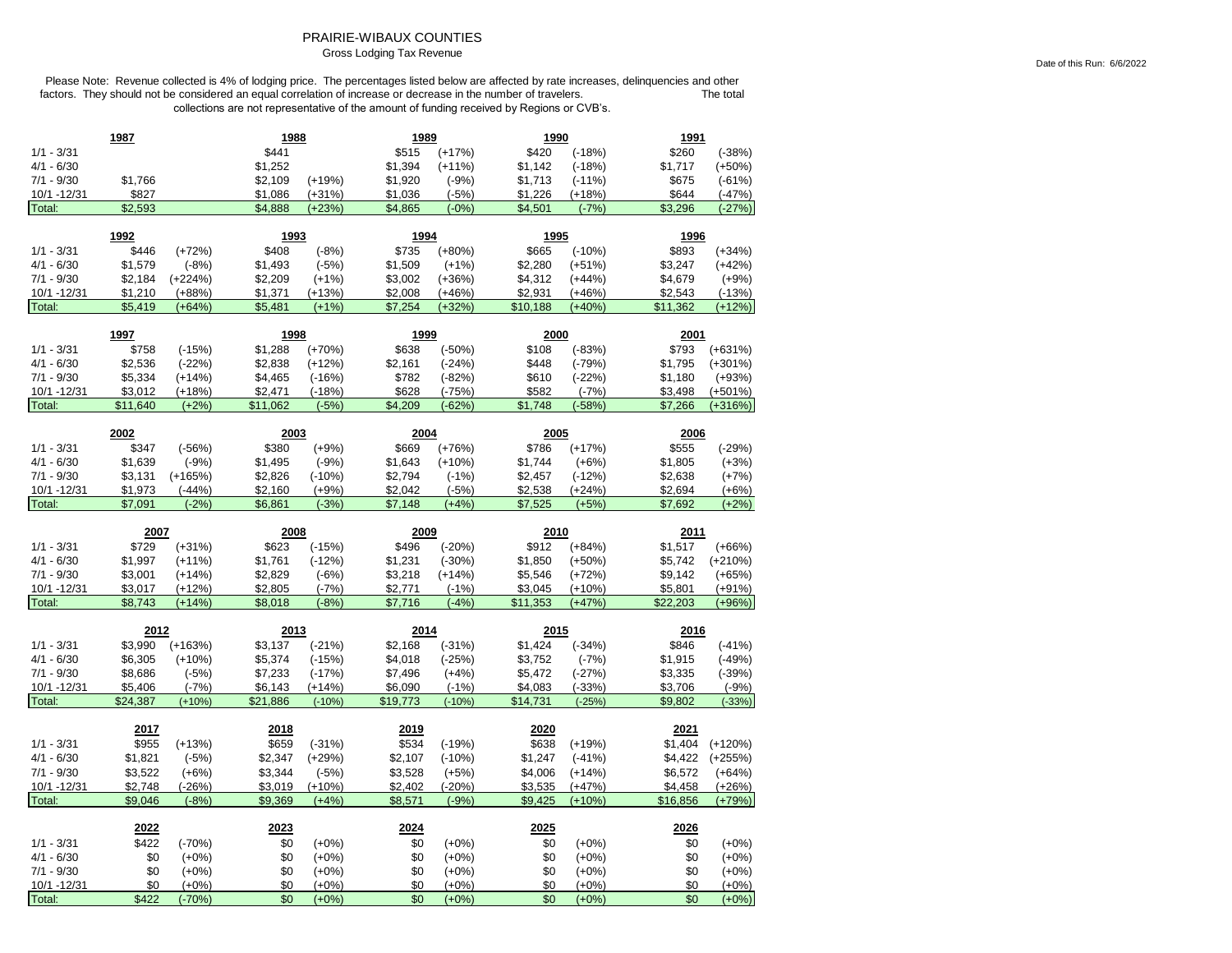## ROSEBUD COUNTY

#### Gross Lodging Tax Revenue

|                             | 1987                 |                      | 1988                |                      | 1989                 |                      | 1990                 |                      | 1991                 |                      |
|-----------------------------|----------------------|----------------------|---------------------|----------------------|----------------------|----------------------|----------------------|----------------------|----------------------|----------------------|
| $1/1 - 3/31$                |                      |                      | \$3,011             |                      | \$2,419              | $(-20%)$             | \$4,240              | $(+75%)$             | \$4,228              | $(-0%)$              |
| $4/1 - 6/30$                |                      |                      | \$6,471             |                      | \$7,924              | $(+22%)$             | \$8,582              | $(+8%)$              | \$9,911              | $(+15%)$             |
| $7/1 - 9/30$                | \$6,743              |                      | \$7,255             | $(+8%)$              | \$8,909              | $(+23%)$             | \$9,966              | $(+12%)$             | \$10,649             | $(+7%)$              |
| 10/1 - 12/31                | \$3,896              |                      | \$4,776             | $(+23%)$             | \$5,533              | $(+16%)$             | \$5,517              | $(-0%)$              | \$8,007              | $(+45%)$             |
| Total:                      | \$10,639             |                      | \$21,514            | $(+13%)$             | \$24,784             | $(+15%)$             | \$28,306             | $(+14%)$             | \$32,795             | $(+16%)$             |
|                             |                      |                      |                     |                      |                      |                      |                      |                      |                      |                      |
|                             | 1992                 |                      | 1993                |                      | 1994                 |                      | 1995                 |                      | 1996                 |                      |
| $1/1 - 3/31$                | \$4,560              | $(+8%)$              | \$4,457             | $(-2%)$              | \$3,833              | $(-14%)$             | \$4.363              | $(+14%)$             | \$5,092              | $(+17%)$             |
| $4/1 - 6/30$                | \$11,035             | $(+11%)$             | \$12,330            | $(+12%)$             | \$13,485             | $(+9%)$              | \$11,678             | $(-13%)$             | \$11,838             | $(+1%)$              |
| $7/1 - 9/30$<br>10/1 -12/31 | \$10,282<br>\$7,309  | $(-3%)$<br>$(-9%)$   | \$11,341<br>\$7,569 | $(+10%)$<br>$(+4%)$  | \$11,546<br>\$6,472  | $(+2%)$<br>$(-14%)$  | \$14,269<br>\$8,757  | $(+24%)$<br>$(+35%)$ | \$14,585             | $(+2%)$              |
| Total:                      | \$33,186             | $(+1%)$              | \$35,698            | $(+8%)$              | \$35,336             | $(-1%)$              | \$39,067             | $(+11%)$             | \$9,555<br>\$41,070  | $(+9%)$<br>$(+5%)$   |
|                             |                      |                      |                     |                      |                      |                      |                      |                      |                      |                      |
|                             | 1997                 |                      | 1998                |                      | 1999                 |                      | 2000                 |                      | 2001                 |                      |
| $1/1 - 3/31$                | \$5,572              | $(+9%)$              | \$6,241             | $(+12%)$             | \$5,810              | $(-7%)$              | \$7,121              | $(+23%)$             | \$8,856              | $(+24%)$             |
| $4/1 - 6/30$                | \$15,512             | $(+31%)$             | \$11,610            | $(-25%)$             | \$11,463             | $(-1%)$              | \$15,464             | $(+35%)$             | \$19,119             | $(+24%)$             |
| $7/1 - 9/30$                | \$14,407             | $(-1%)$              | \$13,756            | $(-5%)$              | \$12,638             | $(-8%)$              | \$16,408             | $(+30%)$             | \$16,494             | $(+1%)$              |
| 10/1 - 12/31                | \$10,307             | $(+8%)$              | \$12,761            | $(+24%)$             | \$9,564              | $(-25%)$             | \$11,536             | $(+21%)$             | \$12,435             | $(+8%)$              |
| Total:                      | \$45,798             | $(+12%)$             | \$44,368            | $(-3%)$              | \$39,475             | $(-11%)$             | \$50,529             | $(+28%)$             | \$56,905             | $(+13%)$             |
|                             | 2002                 |                      | 2003                |                      | 2004                 |                      | 2005                 |                      | 2006                 |                      |
| $1/1 - 3/31$                | \$7,861              | $(-11%)$             | \$9,634             | $(+23%)$             | \$8,991              | $(-7%)$              | \$8,788              | $(-2%)$              | \$8,883              | $(+1%)$              |
| $4/1 - 6/30$                | \$19,277             | $(+1%)$              | \$22,038            | $(+14%)$             | \$20,172             | $(-8%)$              | \$19,102             | $(-5%)$              | \$24,646             | $(+29%)$             |
| $7/1 - 9/30$                | \$17,537             | $(+6%)$              | \$17,803            | $(+2%)$              | \$16,426             | $(-8%)$              | \$15,240             | $(-7%)$              | \$24,276             | $(+59%)$             |
| 10/1 - 12/31                | \$14,624             | $(+18%)$             | \$14,431            | $(-1%)$              | \$11,871             | $(-18%)$             | \$11,917             | $(+0%)$              | \$16,770             | $(+41%)$             |
| Total:                      | \$59.299             | $(+4%)$              | \$63,906            | $(+8%)$              | \$57,460             | $(-10%)$             | \$55,047             | $(-4%)$              | \$74,575             | $(+35%)$             |
|                             |                      |                      |                     |                      |                      |                      |                      |                      |                      |                      |
|                             |                      |                      |                     |                      |                      |                      |                      |                      |                      |                      |
|                             | 2007                 |                      | 2008                |                      | 2009                 |                      | 2010                 |                      | 2011                 |                      |
| $1/1 - 3/31$                | \$9,026              | $(+2%)$              | \$11,721            | $(+30%)$             | \$12,548             | $(+7%)$              | \$9,374              | $(-25%)$             | \$11,537             | $(+23%)$             |
| $4/1 - 6/30$                | \$23,996             | $(-3%)$              | \$25,980            | $(+8%)$              | \$29,959             | $(+15%)$             | \$16,218             | $(-46%)$             | \$34,928             | $(+115%)$            |
| $7/1 - 9/30$                | \$22,747             | $(-6%)$              | \$22,800            | $(+0%)$              | \$19,942             | $(-13%)$             | \$23,992             | $(+20%)$             | \$29,364             | $(+22%)$             |
| 10/1 -12/31                 | \$16,848             | $(+0%)$              | \$17,007            | $(+1%)$              | \$17,274             | $(+2%)$              | \$16,235             | $(-6%)$              | \$16,263             | $(+0%)$              |
| Total:                      | \$72,617             | $(-3%)$              | \$77,508            | $(+7%)$              | \$79,723             | $(+3%)$              | \$65,819             | $(-17%)$             | \$92,092             | $(+40%)$             |
|                             |                      |                      |                     |                      |                      |                      |                      |                      |                      |                      |
| $1/1 - 3/31$                | 2012                 |                      | 2013<br>\$9,749     |                      | 2014                 |                      | 2015                 |                      | 2016                 |                      |
| $4/1 - 6/30$                | \$16,722<br>\$29,065 | $(+45%)$<br>$(-17%)$ | \$29,346            | $(-42%)$             | \$12,923<br>\$32,984 | $(+33%)$<br>$(+12%)$ | \$12,330<br>\$30,099 | $(-5%)$              | \$10,425<br>\$33,340 | $(-15%)$             |
| $7/1 - 9/30$                | \$27,199             |                      | \$24,286            | $(+1%)$              | \$22,721             |                      | \$25,186             | $(-9%)$<br>$(+11%)$  | \$21,875             | $(+11%)$             |
| 10/1 - 12/31                | \$15,606             | $(-7%)$<br>$(-4%)$   | \$19,988            | $(-11%)$<br>$(+28%)$ | \$20,084             | $(-6%)$<br>$(+0%)$   |                      | $(-16%)$             | \$14,789             | $(-13%)$<br>$(-12%)$ |
| Total:                      | \$88.592             | $(-4%)$              | \$83.369            | $(-6%)$              | \$88.713             | $(+6%)$              | \$16,865<br>\$84.481 | $(-5%)$              | \$80,428             | $(-5%)$              |
|                             |                      |                      |                     |                      |                      |                      |                      |                      |                      |                      |
|                             | 2017                 |                      | 2018                |                      | 2019                 |                      | 2020                 |                      | 2021                 |                      |
| $1/1 - 3/31$                | \$9,798              | $(-6%)$              | \$8,106             | $(-17%)$             | \$9,163              | $(+13%)$             | \$8,363              | $(-9%)$              | \$9,738              | $(+16%)$             |
| $4/1 - 6/30$                | \$32,511             | $(-2%)$              | \$19,854            | $(-39%)$             | \$21,508             | $(+8%)$              | \$13,014             | $(-39%)$             | \$32,320             | $(+148%)$            |
| $7/1 - 9/30$                | \$22,684             | $(+4%)$              | \$19,933            | $(-12%)$             | \$26,727             | $(+34%)$             | \$22,698             | $(-15%)$             | \$25,244             | $(+11%)$             |
| 10/1 - 12/31                | \$18,100             | $(+22%)$             | \$16,599            | $(-8%)$              | \$28,706             | $(+73%)$             | \$25,561             | $(-11%)$             | \$22,712             | $(-11%)$             |
| Total:                      | \$83,093             | $(+3%)$              | \$64,492            | $(-22%)$             | \$86,104             | $(+34%)$             | \$69,636             | $(-19%)$             | \$90,014             | $(+29%)$             |
|                             | 2022                 |                      | 2023                |                      | 2024                 |                      | 2025                 |                      | 2026                 |                      |
| $1/1 - 3/31$                | \$15,527             | $(+59%)$             | \$0                 | $(+0%)$              | \$0                  | $(+0%)$              | \$0                  | $(+0%)$              | \$0                  | $(+0%)$              |
| $4/1 - 6/30$                | \$0                  | $(+0%)$              | \$0                 | $(+0%)$              | \$0                  | $(+0%)$              | \$0                  | $(+0%)$              | \$0                  | $(+0%)$              |
| $7/1 - 9/30$                | \$0                  | $(+0%)$              | \$0                 | $(+0%)$              | \$0                  | $(+0%)$              | \$0                  | $(+0%)$              | \$0                  | $(+0%)$              |
| 10/1 - 12/31<br>Total:      | \$0<br>\$15,527      | $(+0%)$<br>$(+59%)$  | \$0<br>\$0          | $(+0%)$<br>$(+0%)$   | \$0<br>\$0           | $(+0%)$<br>$(+0%)$   | \$0<br>\$0           | $(+0%)$<br>$(+0%)$   | \$0<br>\$0           | $(+0%)$<br>$(+0%)$   |